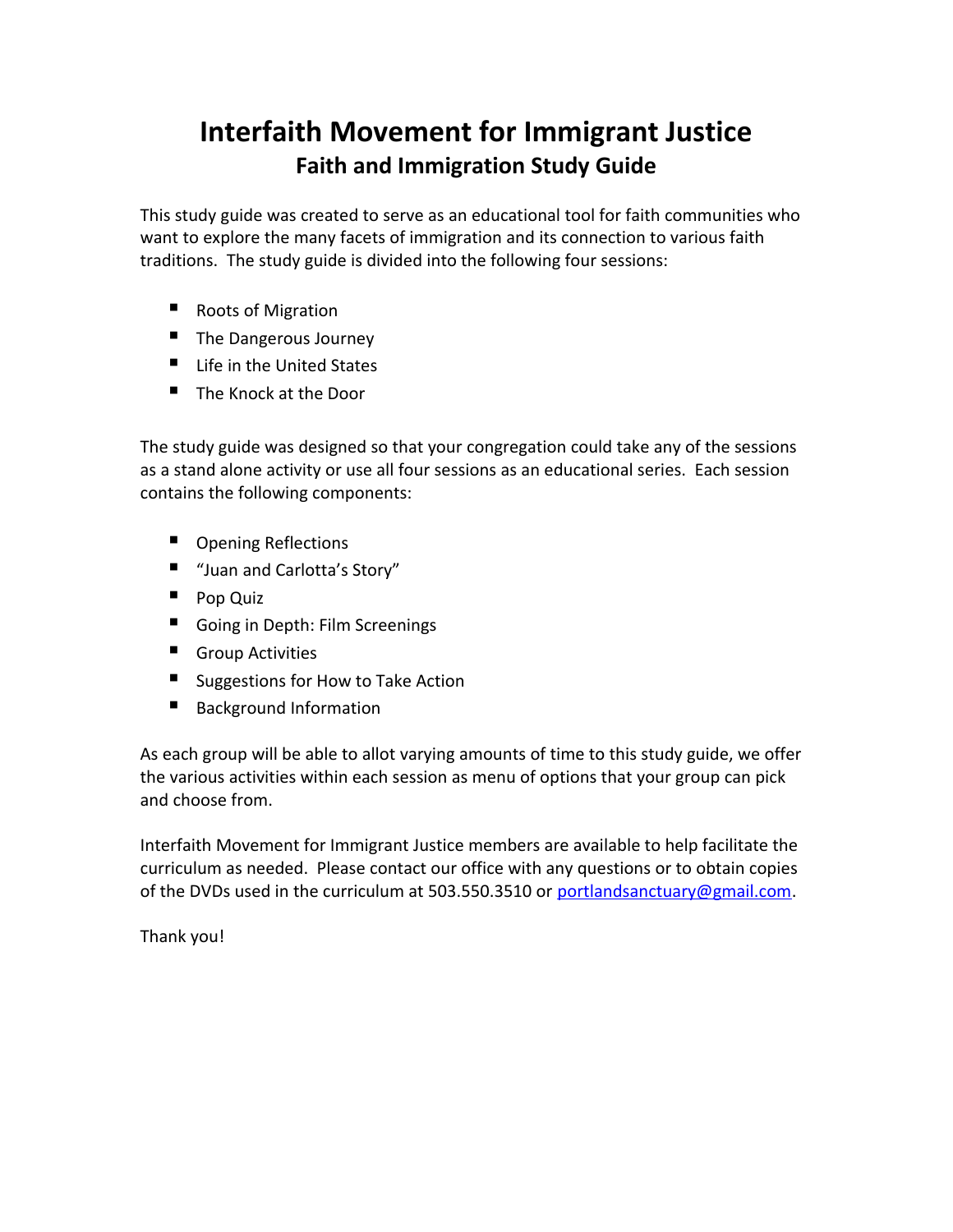# **Section One: Roots of Migration**

# **I. Opening Reflections**

We dare not feel "at home" in a world like this Where one-third live in scarcity – Two ghettos: one rich, one poor. In such a world we are refugees Dwelling on either side of a dividing wall Afraid to cross the boundary. "Home" happens when the walls come down And the ghettos are no more, And we are all brothers and sisters.

- Excerpt from *The Way Home* by Richard Wilcox

For the Lord your God is God of gods and Lord of lords, the great God, mighty and awesome, who is not partial and takes no bribe, who executes justice for the orphan and the widow, and who loves the strangers, providing them food and clothing. You shall also love the stranger, for you were strangers in the land of Egypt." (Deuteronomy 10:17-19)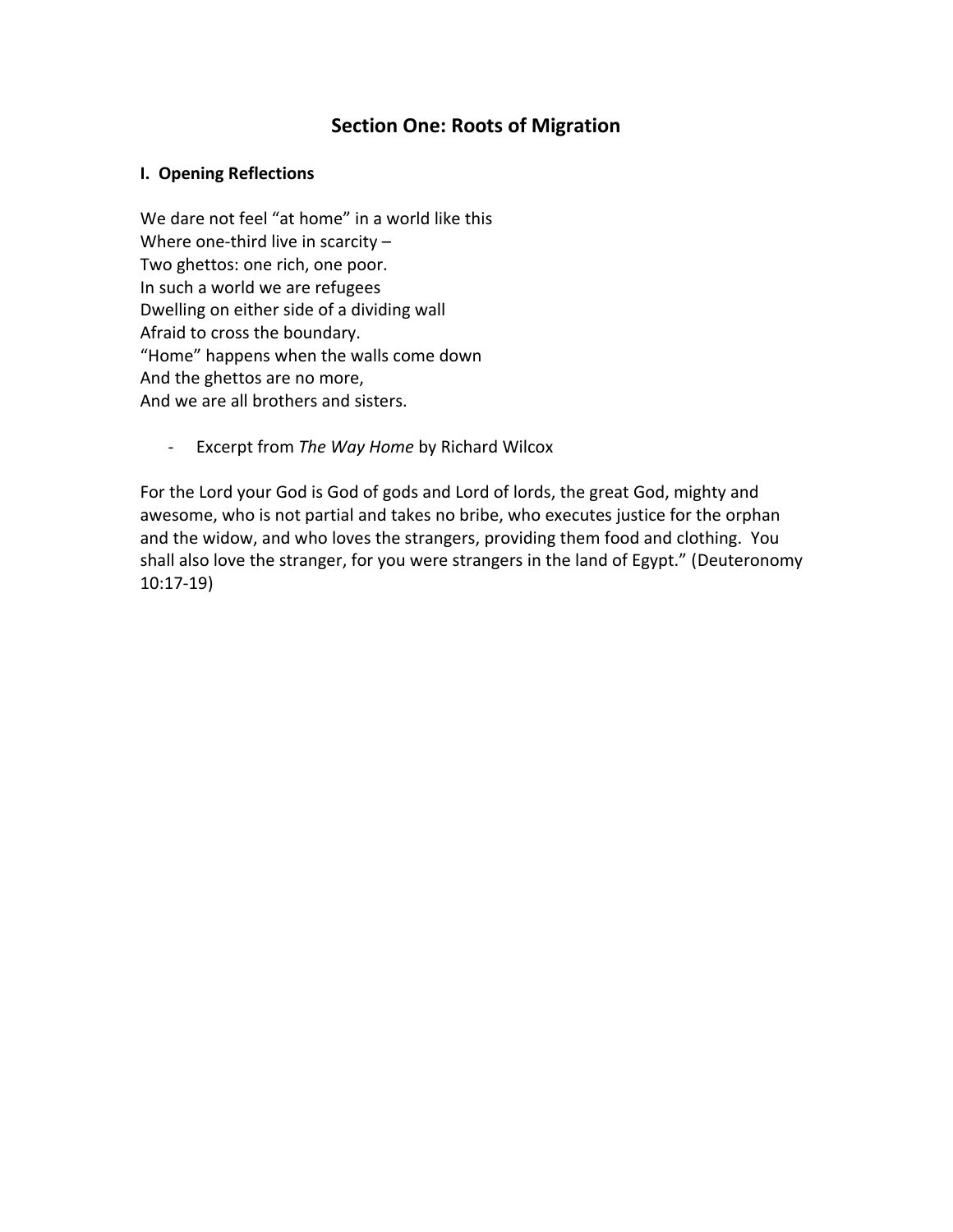#### **II. Juan and Carlotta's Story**

**Juan**: I am from Mexico City, one of six siblings. Wanting to get ahead always pushed us to come to this country (USA) through whatever means necessary. My father has always been a laborer. He worked in hardware stores in Mexico.

I began working at 13 or 14 years old. I worked in a store that sold cosmetics for women, like lipsticks, hair dyes. I also worked in a cardboard box factory and in a plastics factory where we made everything to do with plastics including buckets, trays, etc.

I did not earn good money because you have to go through a process of beginning at minimum wage. I remember that when I left school it was \$420 pesos a week (USD equivalent today of \$30). We're talking about 23 years ago, so it was something difficult.

Life in general was very hard because what you earned was barely enough to survive and to eat day by day. Sometimes the salary that you earned in a week was already split up and you didn't have any left in your pocket. You already have to pay your bills, the rent, and sometimes a pair of shoes would have to last all year and you had to repair them several times. A pair of jeans you had to wear for two years because you had to sew them. Well, it's hard but you have to get ahead.

My father was in Los Angeles. He was kidnapped in a town where they paid the workers \$2 a day. We didn't see my father for six months and we didn't know anything about him. He had to escape from this ranch to be able to let the authorities know that they had 800 people from the state of Oaxaca working there. When my father left to work, I was left in charge of the family. At 16 years old, I supported my family including my mother and my brothers. I supported them for two years, but when my father returned, unsuccessful [without money], I tried to take the position of saying, "I'm your relief, let me go to the United States." A cousin had just arrived from New York, he told me, "Look, you earn so much money there." Seeing the possibility to help them, I waited for my cousin to come to my house to talk to him.

I was 16 years old and still in Mexico. I kept waiting for someone to give me the opportunity to be able to come to this country because to come to this country costs a lot of money. I didn't have money, not even enough to get to the border. Why? Because all of the money I earned I was investing in my mother and my siblings, because for two years I took my family on my shoulders. Maybe in Mexico this is not seen as bad because people normally do this because everyone has to work. If your dad is going to work [migrating], you have to step up.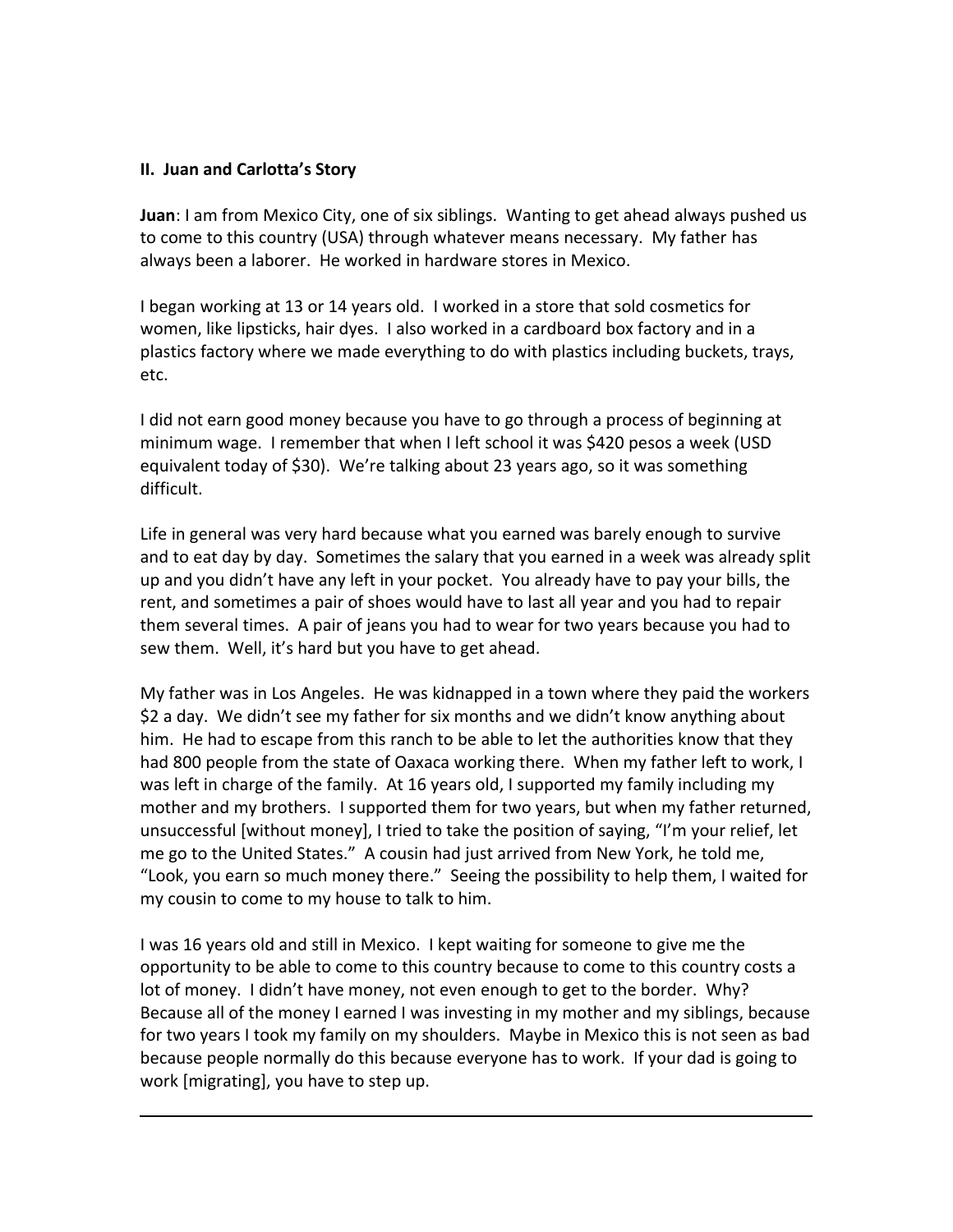[Years later, after Juan had been living in the U.S., he returned to Mexico.] With all the money that I had saved, one day I decided to return, and when I arrived to my house my father had a surprise for me. I arrived and he told me, "Come here, son," and he took me to a room that he had built. He said that, "With the money you have been sending, I've been buying tools so you can start your hardware store." This is known as warehouse, something like Home Depot, but smaller. I was so excited that the next week I opened my hardware store. I began to work just as hard, and it started to go very well for me, excellently. After three months, I had so much success that I decided to open another store, and from there everything went well. I was the man who made appointments to eat in restaurants where the suppliers paid for my meals so that I would do business with them. Then came the debate about the devaluation [of the peso] in Mexico with President Salinas, who is [George] Bush's cousin, because they did exactly the same thing. So in one day, I lost everything that I had earned. To be able to open the hardware store, I asked for 40,000 pesos in a loan that I needed in three days. Then I didn't owe 40,000, but I owed 4,000,000 pesos because of the devaluation of the peso. Sometimes you want to get ahead and you don't even know what you're signing. I remember that our accountant told us, "You know what? Take the merchandise out of the stores and take it home. Close so that you don't have to pay." This is what we did; we took the merchandise out of the stores and took it to my mother's house. It would always rain at Christmas, I don't know why. This is something funny in Mexico City, it rains the 24<sup>th</sup> of December or the 31<sup>st</sup> of December, something happens. All of the merchandise got ruined that Christmas. So I had to return to New York again.

#### **III. Roots of Migration Pop Quiz**

1. How many Mexican corn farmers have been displaced since NAFTA was implemented?

- A. 500,000
- B. One million
- C. 250,000
- D. Two million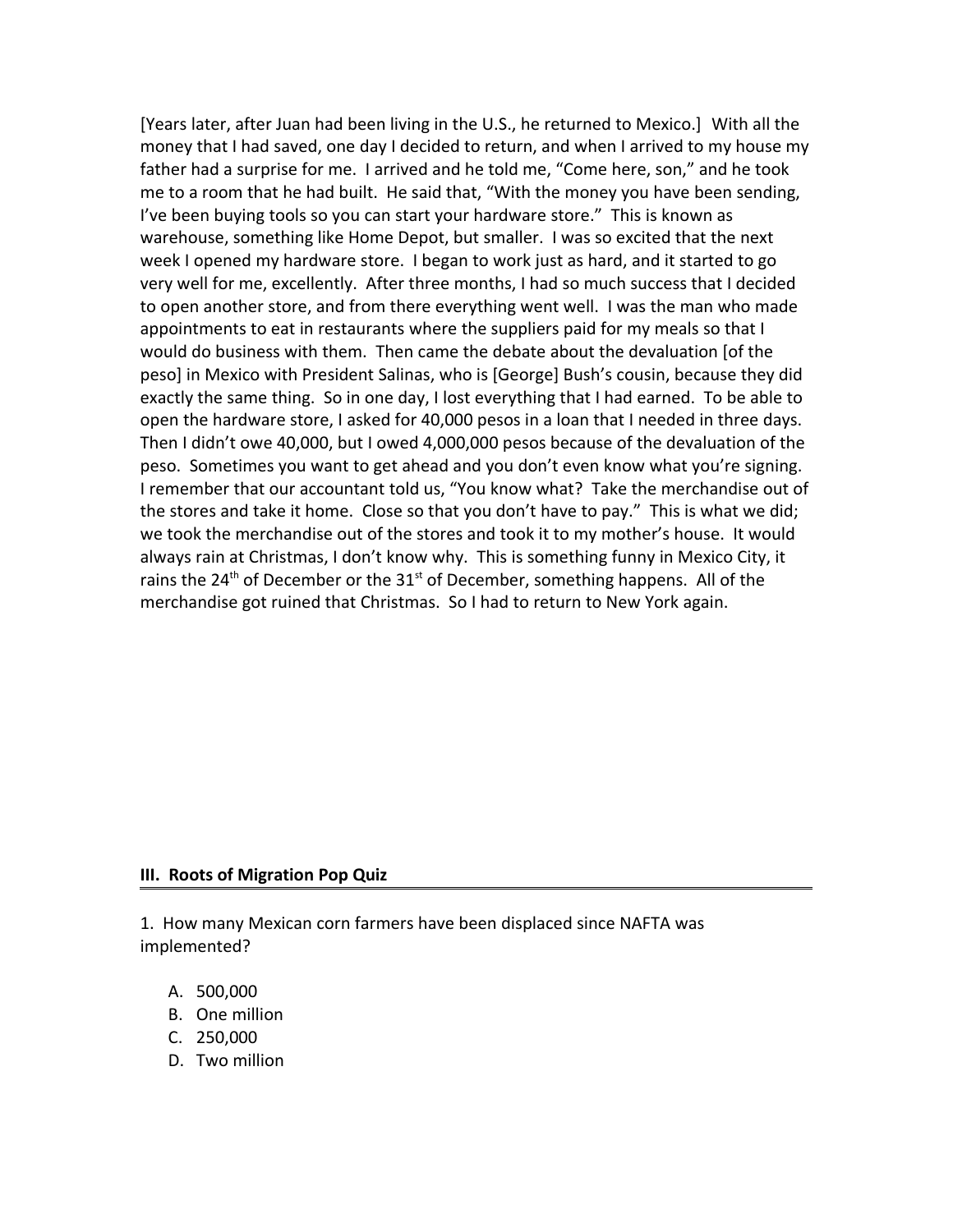2. How many Mexican migrants have crossed the border into the U.S. since the passage of NAFTA in 1994?

- A. 10 million
- B. 15 million
- C. 5 million
- D. 2 million

3. Since NAFTA passed, the minimum wage in Mexico has:

- A. Remained constant
- B. Increased by 20%
- C. Fallen by 20%
- 4. What has happened to the maquilas, or factories, created after NAFTA in Mexico?
	- A. They have doubled in number
	- B. One-third have moved to another country
	- C. They provide high paying jobs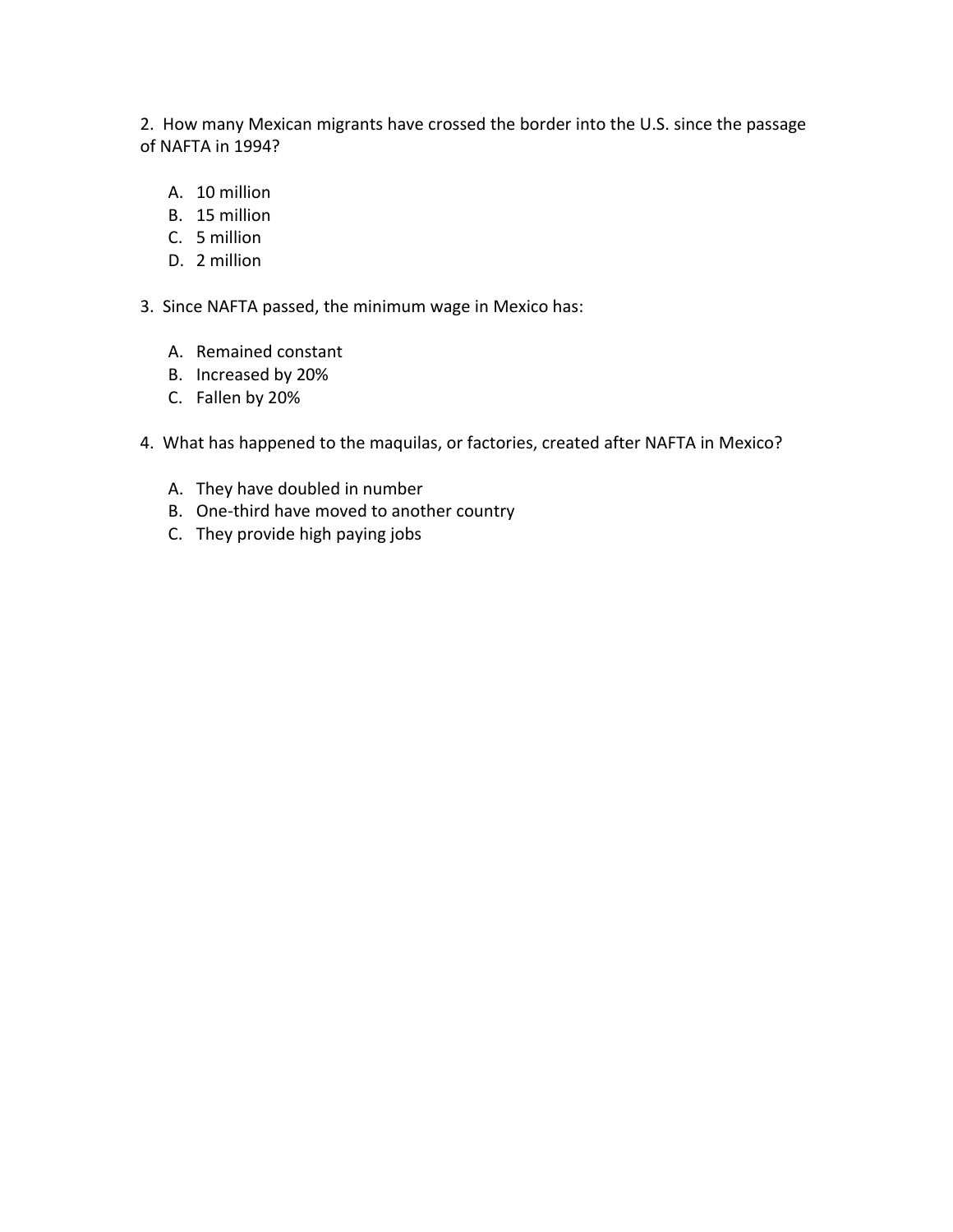#### **Answers**:

- 1. **D** The North American Free Trade Agreement (NAFTA) was implemented in 1994 as a trade pact between the U.S., Canada and Mexico. NAFTA has displaced many farmers who cannot compete with the heavily-subsidized large agribusinesses that export cheap goods to Mexico from the U.S. Since NAFTA went into effect, Mexican corn farmers' income fell by 70%.
- 2. **A** The rate of immigration from Mexico into the U.S. has almost doubled since 1994. Two-thirds of undocumented Mexican immigrants currently in the U.S. arrived following the implementation of NAFTA.
- 3. **C** The rate of new jobs being created in Mexico equals about 50% of new workers entering the workforce. About 80% of the Mexican population works in the informal sector, where they receive no steady wage or benefits.
- 4. **B** Many of the jobs created by NAFTA are located in maquilas, factories where low wages and labor rights violations abound. Many companies set up factories wherever they find the cheapest labor. Many of the jobs created by factories moving to Mexico as a result of NAFTA have already been lost: one-third of the 800,000 manufacturing jobs created have now disappeared.

*Information provided by "Forced from Home: U.S. Trade Policy and Immigration", published by Witness for Peace, [www.witnessforpeace.org.](http://www.witnessforpeace.org/)*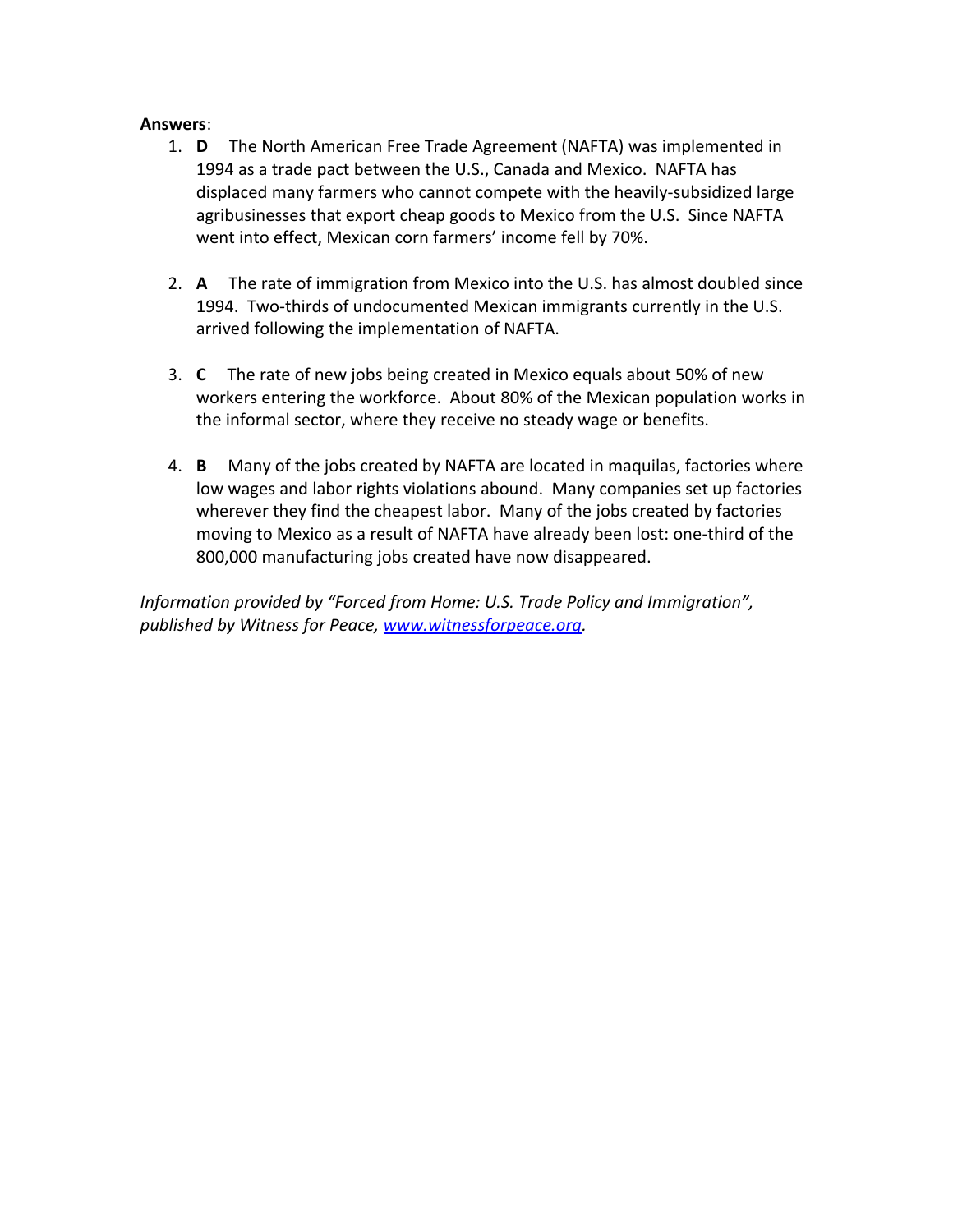# **IV. Going In Depth**

View Witness for Peace Video on the "Roots of Migration", 30 min. Available online at [www.witnessforpeace.org](http://www.witnessforpeace.org/) or in DVD form from the Interfaith Movement for Immigrant Justice.

**-------------------------------------------------------------------------------------**

## **V. Activity: Immigration Timeline**

*Instructions*: See the attached "Immigration Timeline" handout for this activity. You will need to print out the timeline and paste it together and tape it to a wall or place on a table that your group can gather around. Have each person in the group write the names of their family members who emigrated to the U.S. at the appropriate dates on the timeline. For instance, someone may have had a great-grandparent emigrate in 1890 and a parent emigrate in 1940. As the group is writing the names of their family members on the timeline, ask them to notice what sort of historical events were taking place or what the immigration policy was at that time. After everyone has had a chance to write on the timeline, gather the group back together for discussion (you can also ask people to answer the following questions in pairs and then report back to the larger group).

#### Group discussion questions:

1. When did your family members emigrate to the U.S.?

2. Why did they leave their country of origin?

3. What was the immigration policy of the U.S. when they emigrated? Were they able to enter? Did they need documentation?

**-------------------------------------------------------------------------------------**

#### **VI. What You Can Do**

- 1. Learn more about the effects of free trade travel on an educational delegation to Latin America [\(www.witnessforpeace.org\)](http://www.witnessforpeace.org/)
- 2. Support legislation that promotes fair trade policies, i.e. the TRADE Act [\(www.citiizenstrade.org\)](http://www.citiizenstrade.org/)
- 3. Organize your congregation to use fair trade coffee and tea [\(www.equalexchange.coop\)](http://www.equalexchange.coop/)
- 4. Sign an Oregon New Sanctuary Movement's "Love Has No Borders" Campaign [\(www.oregonsanctuary.org\)](http://www.oregonsanctuary.org/)

**-------------------------------------------------------------------------------------**

#### **VII. Background Information**

"Forced from Home: U.S. Trade Policy and Immigration" pages 1-6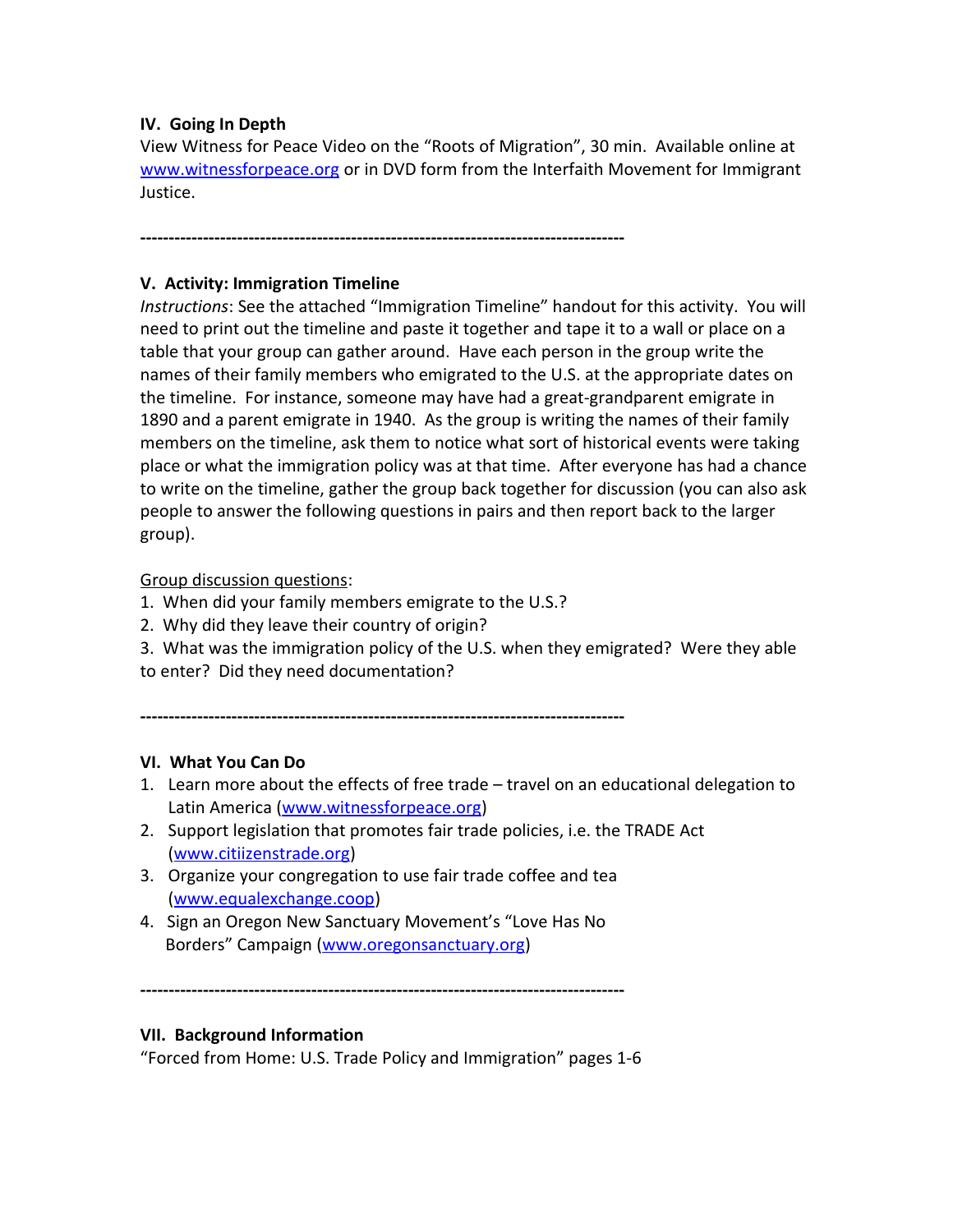# **Section Two: The Dangerous Journey**

# **I. Opening Reflections**

Lord God, the time nears when we will leave our home to work in the fields far away. The time flies! We have hardly arrived home, and now we leave again. But we give thanks to you for the time and the gifts you have given us to share with the relatives and dear friends of our barrio.

How wonderful it is to feel the security of home, protected from the dangers of the road. But now it is necessary to leave this tranquility, leaving for the fields of work, far from here…

- Courtesy of the National Farm Workers Ministry

=======

#### My New Life

This is the journey I'm on. Forced out of my home, I'll tell you what I'm taking with me and the hardships I might face. I will bring my big black and white puppy. She is jumpy and ready to go. Her innocent eyes are as adorable as a newborn baby. She helps me believe this will be a new life. On this voyage I will take my intelligence, ready for use. Some say I'm as smart as a border collie. I will take my brand new Bible. It's as thick as a wise person, ready to tell of his travels. My Bible anxiously sits waiting. This in my new life, in America.

- by Alexandra J., student from Clarendon Elementary School, Portland, OR

=======

You shall not oppress a resident alien; you know the heart of an alien, for you were aliens in the land of Egypt." (Exodus 23:9)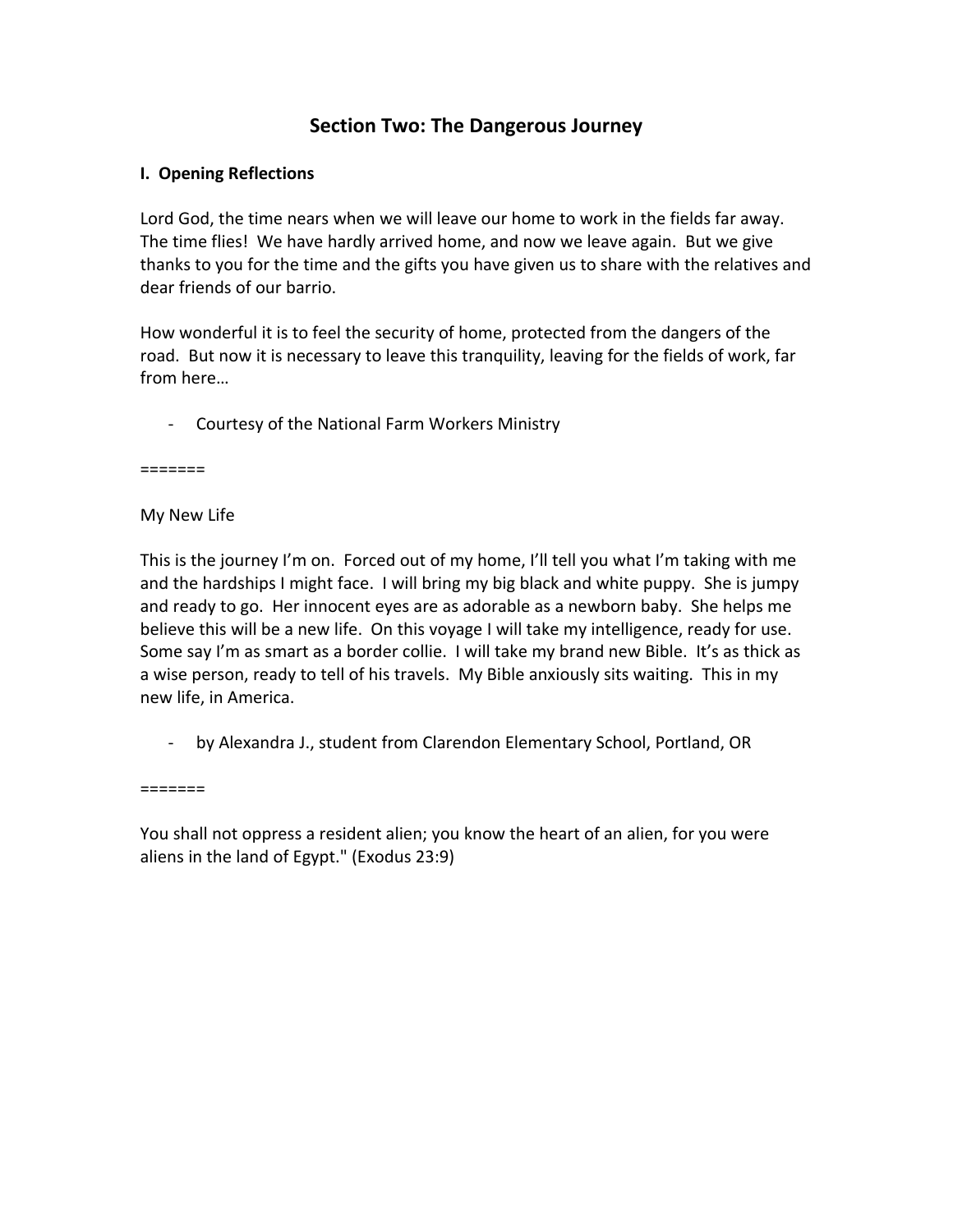#### **II. Juan and Carlotta's Story**

**Juan:** My cousin came back to Mexico when I was about to turn 17. He told me that he would offer to lend me money to come to New York. This was in 1986 when the amnesty happened. They sold me a paper that said I had worked in the field [similar to an agricultural visa] but I didn't want it because, like most people, I only wanted to come for 1 year, and now I've been here 23 years.

To get to the border it cost \$720 pesos (USD equivalent \$50 today). We had to buy a round-trip ticket so that it came out to be more affordable. We bought the ticket from Mexico City to Hermosillo which is a three hour flight and then another hour from Hermosillo to the border at Nogales in a taxi. There are taxis dedicated to this and they knew the people at that time. I didn't know that they were exclusively for transporting people who came only to this country. I paid \$100 pesos (USD equivalent \$7) from Hermosillo to Nogales.

They took us to a hotel on the border in Nogales and we were there for two days waiting for the coyote. From there, they told us how we were going to cross. There was a McDonald's in Nogales, Mexico that was connected to a department store in Nogales, Arizona. We entered through the door by the drive through of the McDonald's which led into the department store. On the other side of the door to McDonald's is where they would throw out the trash. We had to exit through the lady's department that was only for women's underwear. You had to leave with a bag of what you had bought in the store. This was how you evaded immigration or "la migra." In those days there weren't many of them. Then we had passed to the other side. It didn't take a lot of work because at that time my cousins had good contacts so they took us to Phoenix and then to Mesa. We rode in the trunk, five of us, and we were very squeezed together. We were tossing and turning; we tried to get comfortable, but we were packed like sardines. So from Customs to Mesa, it took three hours. To endure the heat and to come so cramped was very hard. From Mesa we waited for a flight to take us to New York. This was in 1986, at the time when I was about to turn 18 in the summer.

I had to pay \$1500 to the coyote and an additional fee for the flight to New York.

The journey took nine days, counting from when we left Mexico City for Hermosillo and then from Hermosillo to Nogales, where we waited for two to three days at the border. Afterwards they took us to a house and told us that there wasn't a flight to New York yet in the city of Mesa. We then had to wait for the money that our families sent us. How they do it is to send you the money where you were going. In this case I was going to New York. Another cousin also sent money for three people, but he sent it through Western Union. The money was a little bit late in arriving so we were waiting two or three more days, so sometimes there weren't flights. So it was nine days from Mexico City to New York.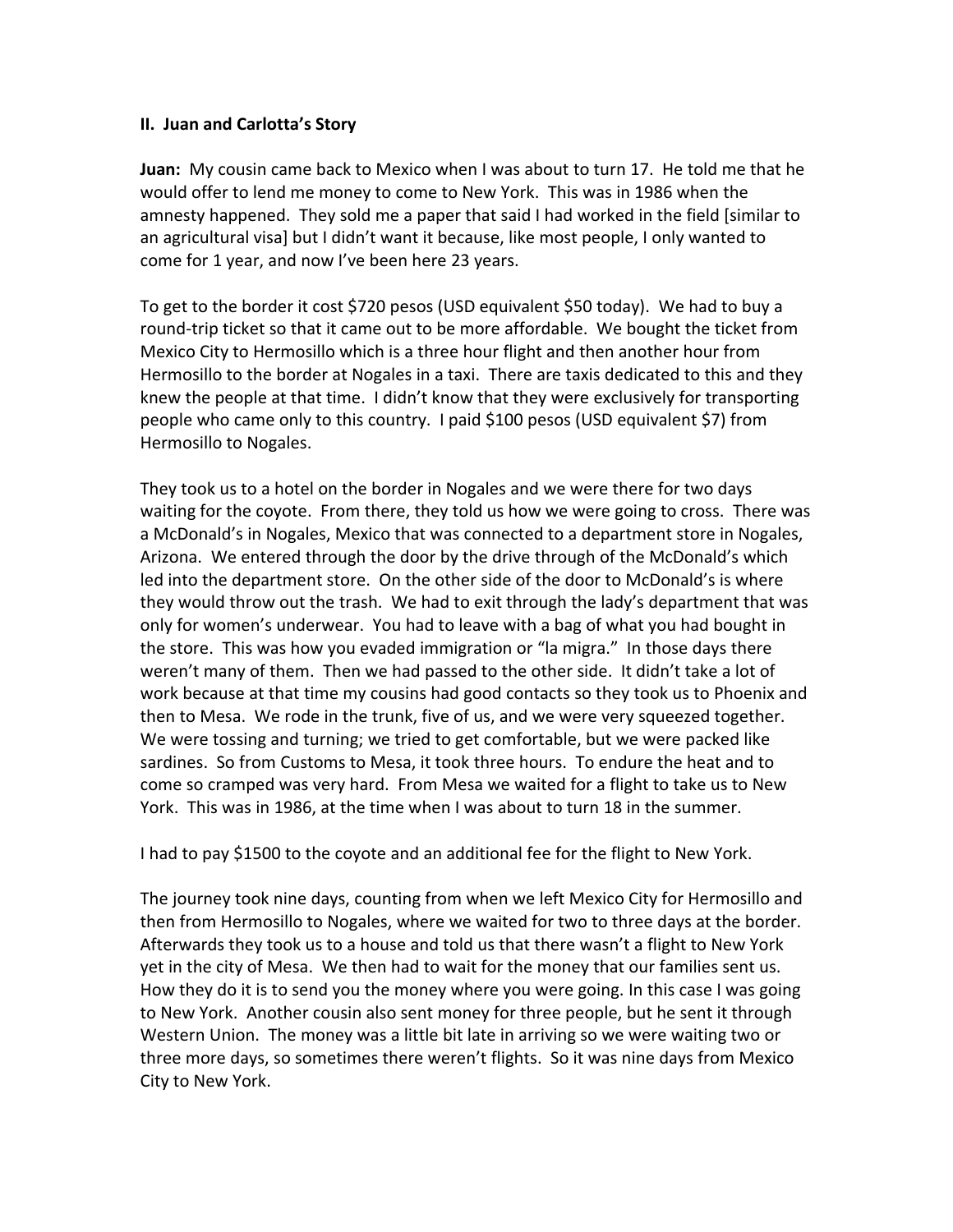[At a later date] So I had to return another year to New York again, but this time the crossing was more difficult because then it cost \$2,500 pesos to cross the desert by walking two days. You would run into animals. We were waiting, this time I remember, it was the third time we tried to cross. I remember because we walked in the desert between Mesa and Tucson to be able to arrive in Phoenix. A lynx came up and stopped beside me. I saw it, a mountain cat. All that I saw was how it moved its little ears. And then the coyote said, "Don't move, because this animal is going to attack us." We were stopped there for four hours, without moving, because the animal smelled us. One person threw his lunch, some *tortas* that we had for our lunch, to the lynx. The animal went for them and we ran to the car that was waiting for us.

---------

**Carlotta**: Well, like you said, it is truly a journey in the unknown. You are afraid because you don't know what they are telling you. You don't know the language or where they are going to send you. You don't know if they are good or bad, right? My payment was more expensive so that I didn't have to go through everything he had gone through, like having to cross walking in the desert or through the river. I crossed in a car with false documents. Well, supposedly I was going to cross in a car, but something happened and they detained us. They saw that something was wrong, something did not match up. I don't know what. It was because of this that they caught all of us who were in the car.

Immigration told me what they were going to do to me. If you saw the mistreatment that they give you verbally, because physically they cannot mistreat you, it is very hard to see because you say "why are you treating me this way?" I mean, I am not a criminal. I am going to work. I want to have a better life. I heard that in the U.S. you can have the opportunity to work and to be able to receive a reasonable salary. This verbal mistreatment is hard. But now that you are already here, now you are coming to work, to look for a means of work, and it is hard when you come for the first time because, well, you don't know the language, you are scared, you are afraid of everything because after the bad experience you had at the border, when you arrive here, you aren't free. That is to say, you carry this weight on you that here you cannot be free. You say, "I am afraid; when are they going to come looking for me?" You come with this fear for a long time.

Weeks later, when I tried again, it went well, the same thing with someone else's documents. You cross with fear, and asking God that you can get across. After so many days of being at the border, all that you want is to see your family who are waiting for you on the other side, all the while having the fear that they will detain you again. It's not as risky sometimes to cross in a car. Thanks be to God that I didn't have one of those experiences when you have to run or you have to hide yourself, risking your life to be able to come.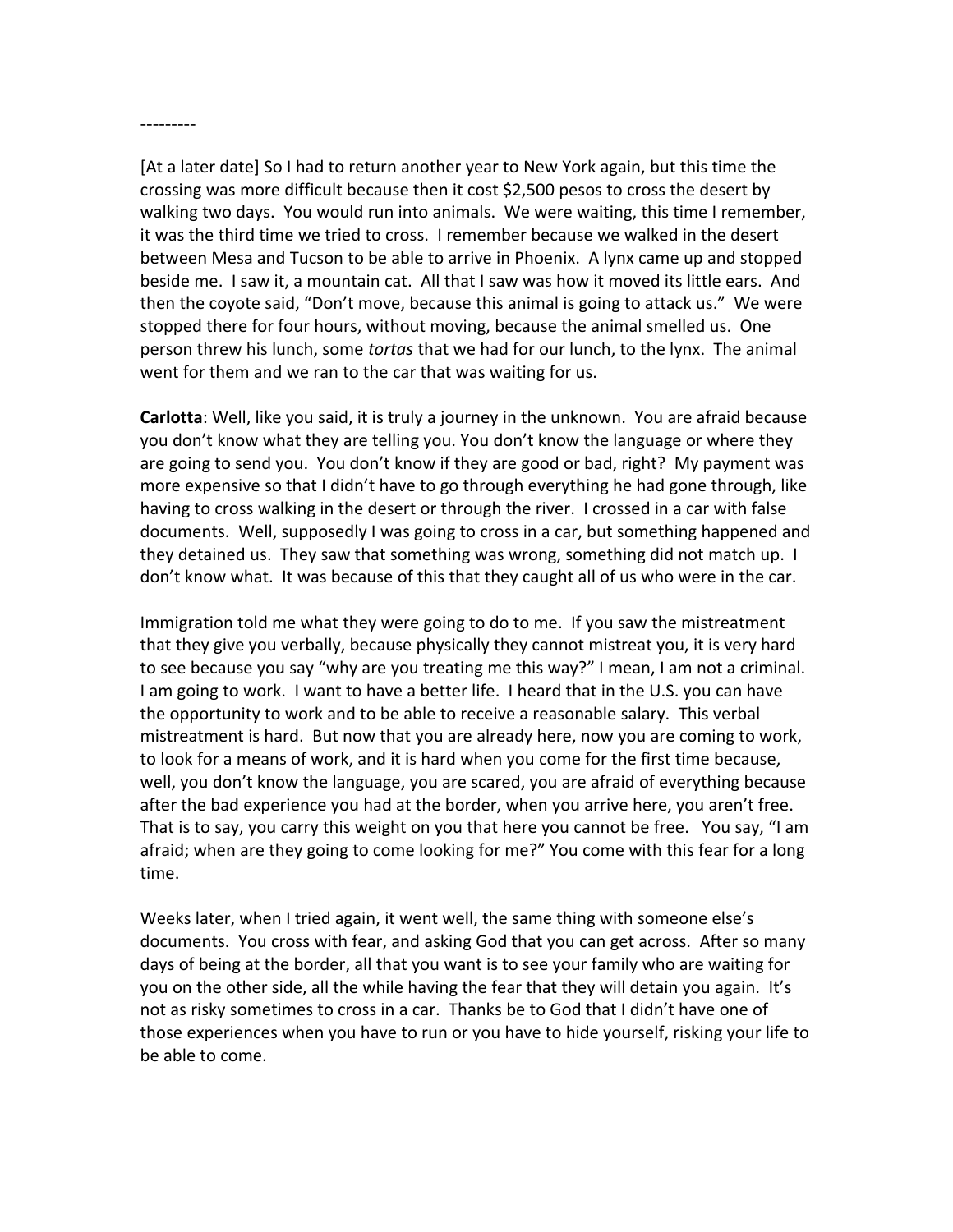#### **III. The Dangerous Journey Pop Quiz**

1. Between 2000 to 2006, how many bodies of migrants were recovered in the Arizona desert?

- A. 500
- B. 1700
- C. 2600
- D. 4000

2. On average, how much do migrants pay a coyote, or smuggler, to take them across the US-Mexico border?

- A. \$1500
- B. \$2500
- C. \$5000
- D. \$3000
- 3. How many undocumented migrants cross through the Southwestern US each day?
	- A. 4200
	- B. 3400
	- C. 2800
	- D. 2500

4. How much funding did the U.S. government provide for border security in 2007?

- A. \$2 billion
- B. \$10.4 billion
- C. \$5.7 billion
- D. \$15 billion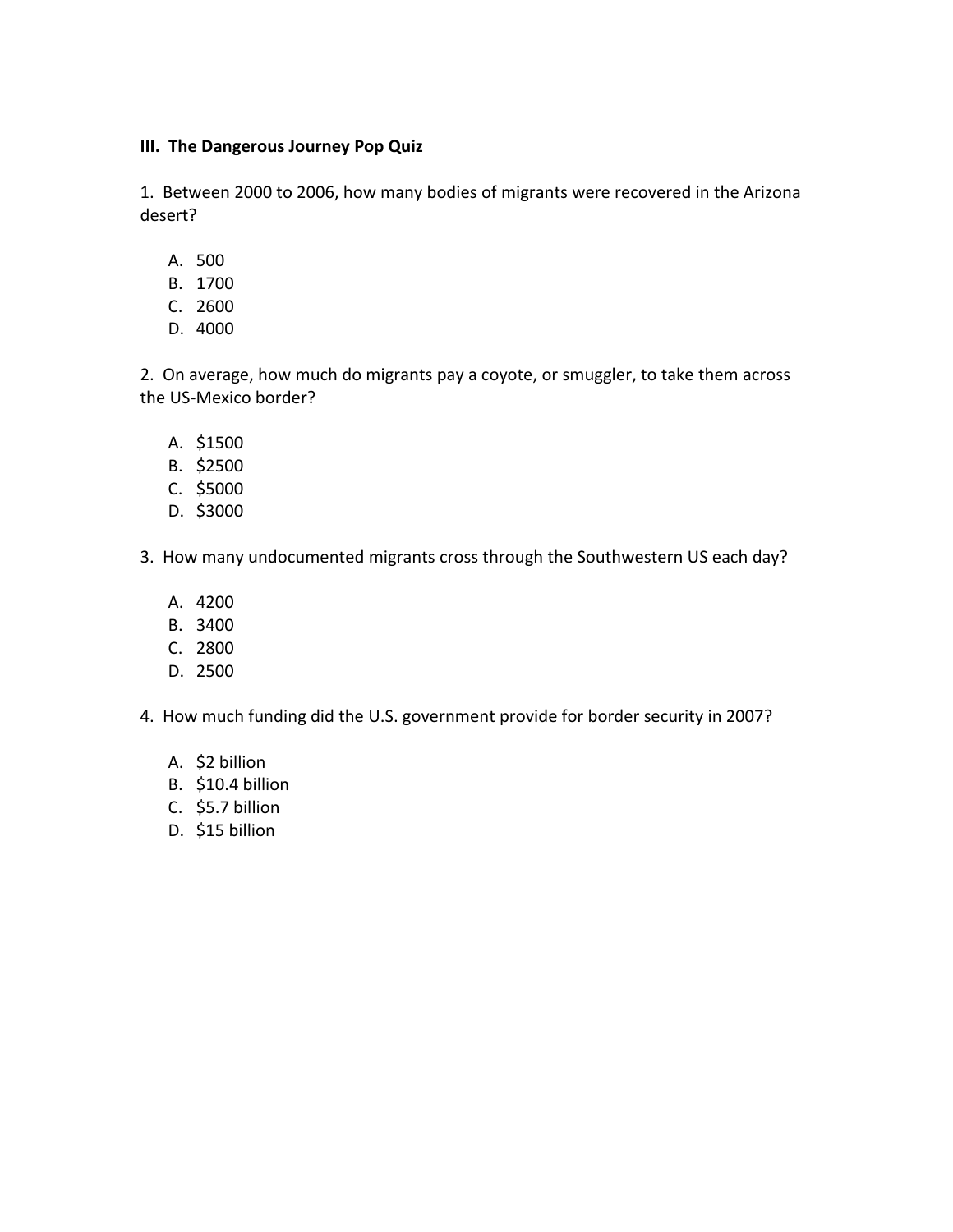#### **Answers**:

- 1. **C** The vast majority of undocumented migrants found dead in the U.S. southwest died from dehydration or hypothermia. Current U.S border enforcement strategy, designed in conjunction with the signing of NAFTA, emphasizes fortification of urban areas, which had been the main thoroughfare for migration in previous decades. The result: many migrants and the coyotes that guide them now cross the border in remote areas.
- 2. **D** In 1994, a Mexican emigrant could expect to pay \$300 for help in crossing the border: today the going rate is tenfold at about \$3000. Central Americans pay an upwards of \$5000 to coyotes. Because coyotes operate outside the law, immigrants run the risk of being abandoned, robbed, or abused with no legal recourse. Coyote costs create further hardships for migrants who often finances the exorbitant amounts by putting up their land as collateral and/or relying on a friend or relative to go into debt to pay the rest.
- 3. **B** Migrants increasingly stay in the U.S. because of the augmented risk that they might be able to successfully cross the border in the future. A worrisome consequence of this policy is that may families have begun seeking reunification by moving all of their family members northward.
- 4. **B** Border security funding increased from \$4.6 billion in 2001 to \$10.4 billion in 2007. The stated objective of the U.S. border enforcement is deterrence of migrants, yet neither the new fences constructed over the pas decade nor the thousands of border fatalities have proven successful in the stemming of migration.

*Information provided by "Forced from Home: U.S. Trade Policy and Immigration", published by Witness for Peace, [www.witnessforpeace.org.](http://www.witnessforpeace.org/)*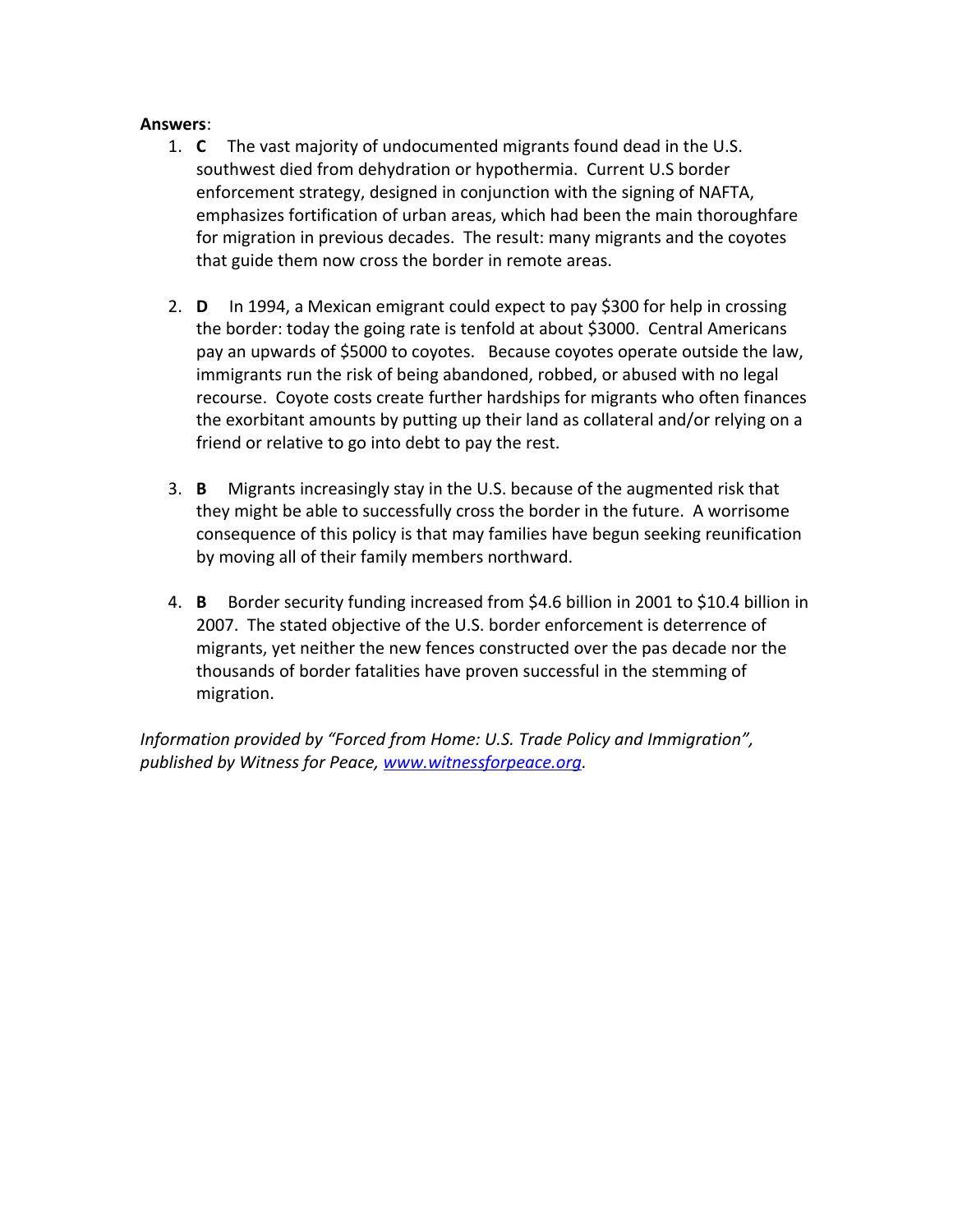## **IV. Going in Depth**

View "Dying to Live" by University of Norte Dame, 33 minutes View "Crossing Arizona" by Rainlake Productions, 75 minutes View "Border Crossings" by Pan Left Productions, 17 minutes Contact the Interfaith Movement for Immigrant Justice for the DVD's.

**-------------------------------------------------------------------------------------**

## **V. Activity: Immigration Game**

Option One: **Immigration Roulette – So you want to come to the USA** Created by Alice Vetter. Contact interfaith Movement for Immigrant Justice for game pieces.

#### Option Two: **Immigration Board Game**

Created by the Northwest Federation of Community Organizations Download at<http://www.nwfco.org/immig/immigration.brd.game.htm>

**-------------------------------------------------------------------------------------**

# **VI. What You Can Do**

- 1. Ask Congress to demilitarize the border
- 2. Support humanitarian aid organizations along the border [\(www.nomoredeaths.org\)](http://www.nomoredeaths.org/)
- 3. Participate in the Interfaith Movement for Immigrant Justice "Love Has No Borders" Campaign [\(www.imirj.org\)](http://www.imirj.org/)

**-------------------------------------------------------------------------------------**

#### **VII. Background Information**

"Forced from Home: U.S. Trade Policy and Immigration" pages 6, 8.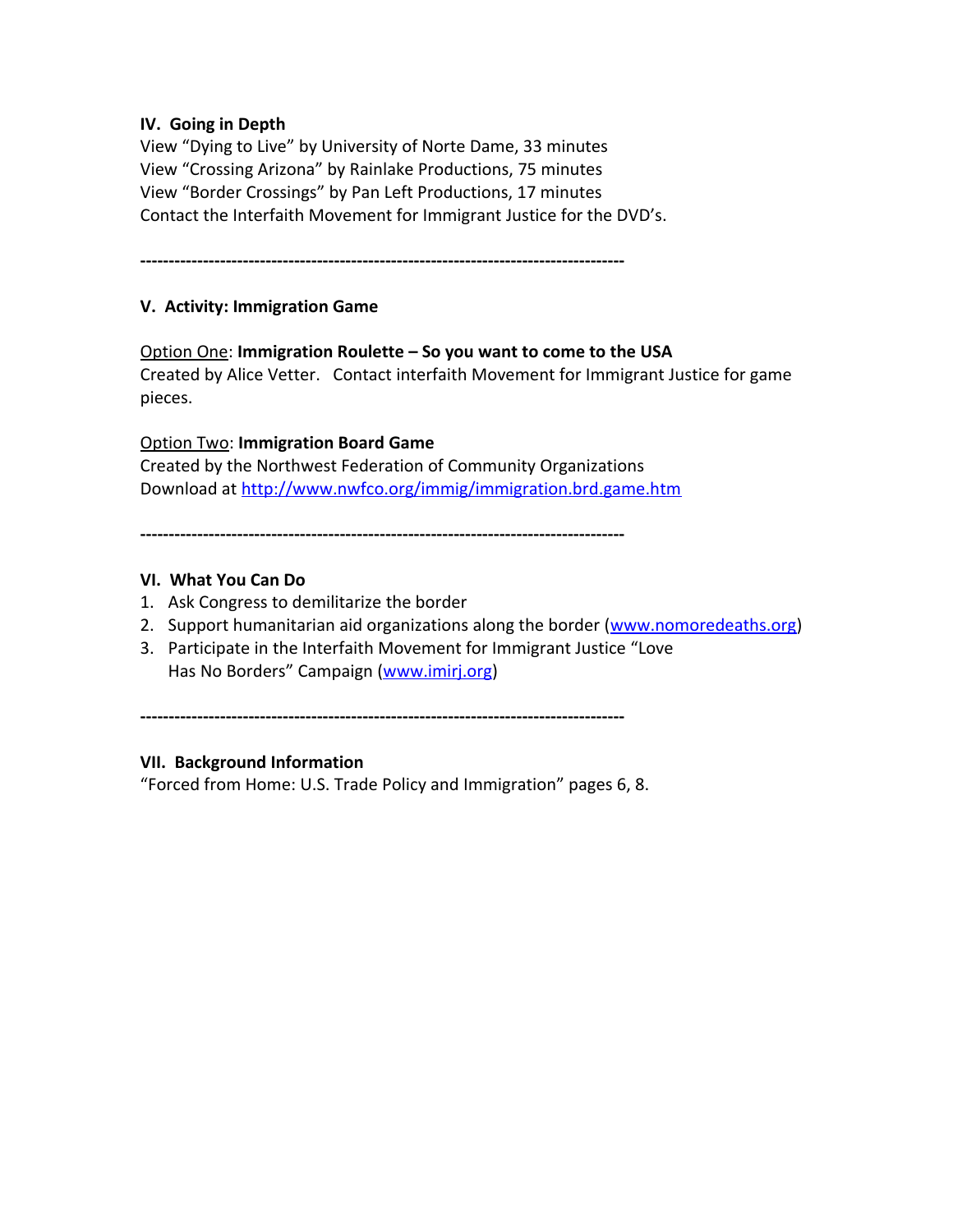# **Session Three: Life in the United States**

#### **I. Opening Reflections**

Recognize your family in the stranger Open your door, invite them in To sit at your table And share your bread. Call no one stranger Whose roots are kin to your own Whose lives all spring from the One Great Foundation of Life

- Sr. Patricia Mulhall from *Call No One Stranger*

======

I Am From

I am from the big soccer field. When I see one, my skin gets tingly And the first words from my friends Are, "Let's go play!"

I am also from Mexico. My blood is from there. My whole family is from there. Unfortunately, I came to the United States When I was one-year-old. But I will never forget Mexico Because Mexico is my blood.

- by Alberto, student from Clarendon Elementary School, Portland, OR

=======

When a stranger dwells among you in your land, do not taunt him. The stranger who dwells with you shall be like a native among you, and you shall love him like yourself. (Lev. 19:33-34)

When a stranger becomes impoverished and his means falter in your proximity, you shall strengthen him – stranger or resident – so that he can live with you. (Lev. 25:35)

=======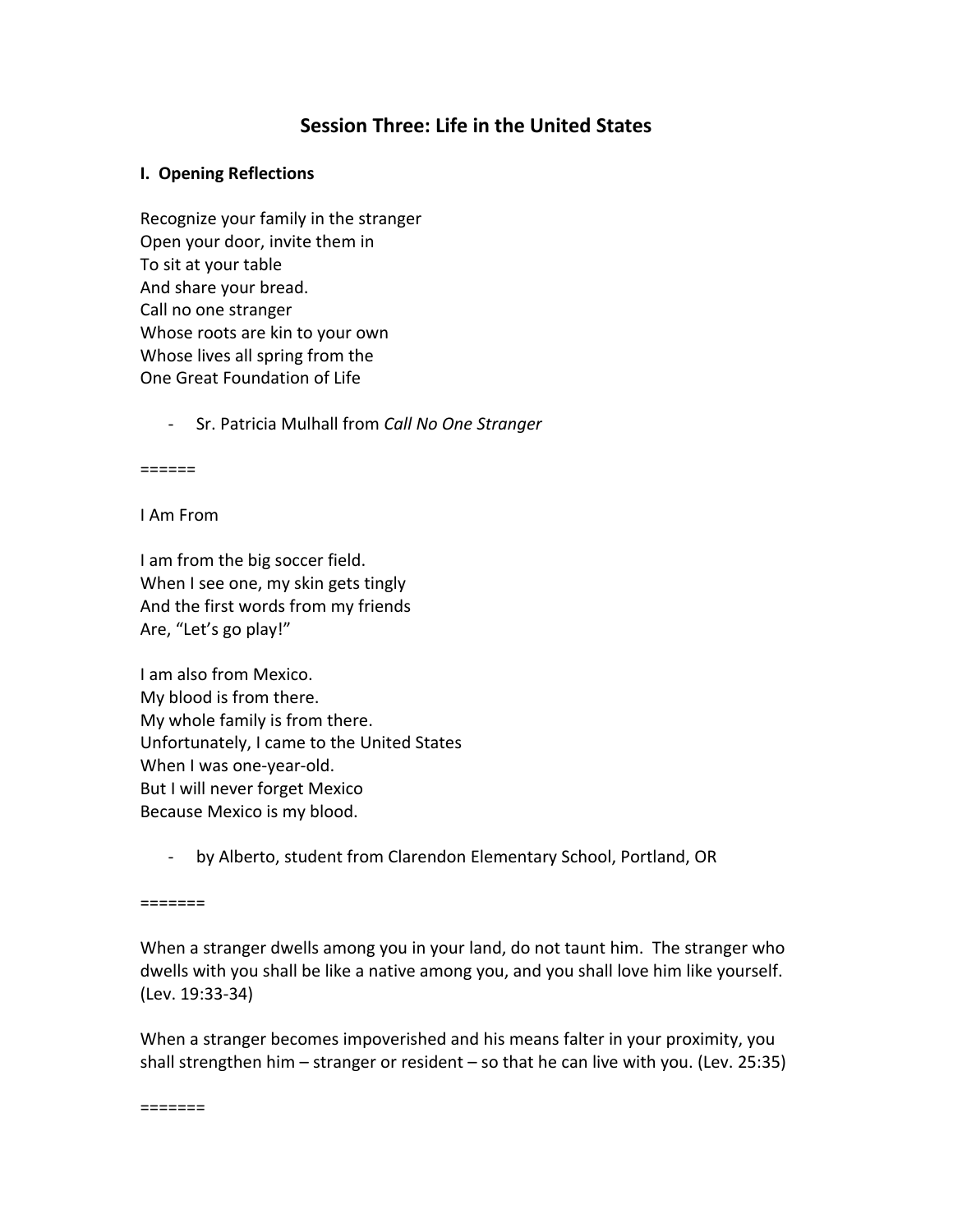But those who entered the city and the faith before them love those who flee unto them for refuge, and find in their breasts no need for that which has been given to them, but prefer (the refugees) above themselves though poverty become their lot. And who is saved from his own avarice – such are they who are successful. (Qur'an, Verse 55:9)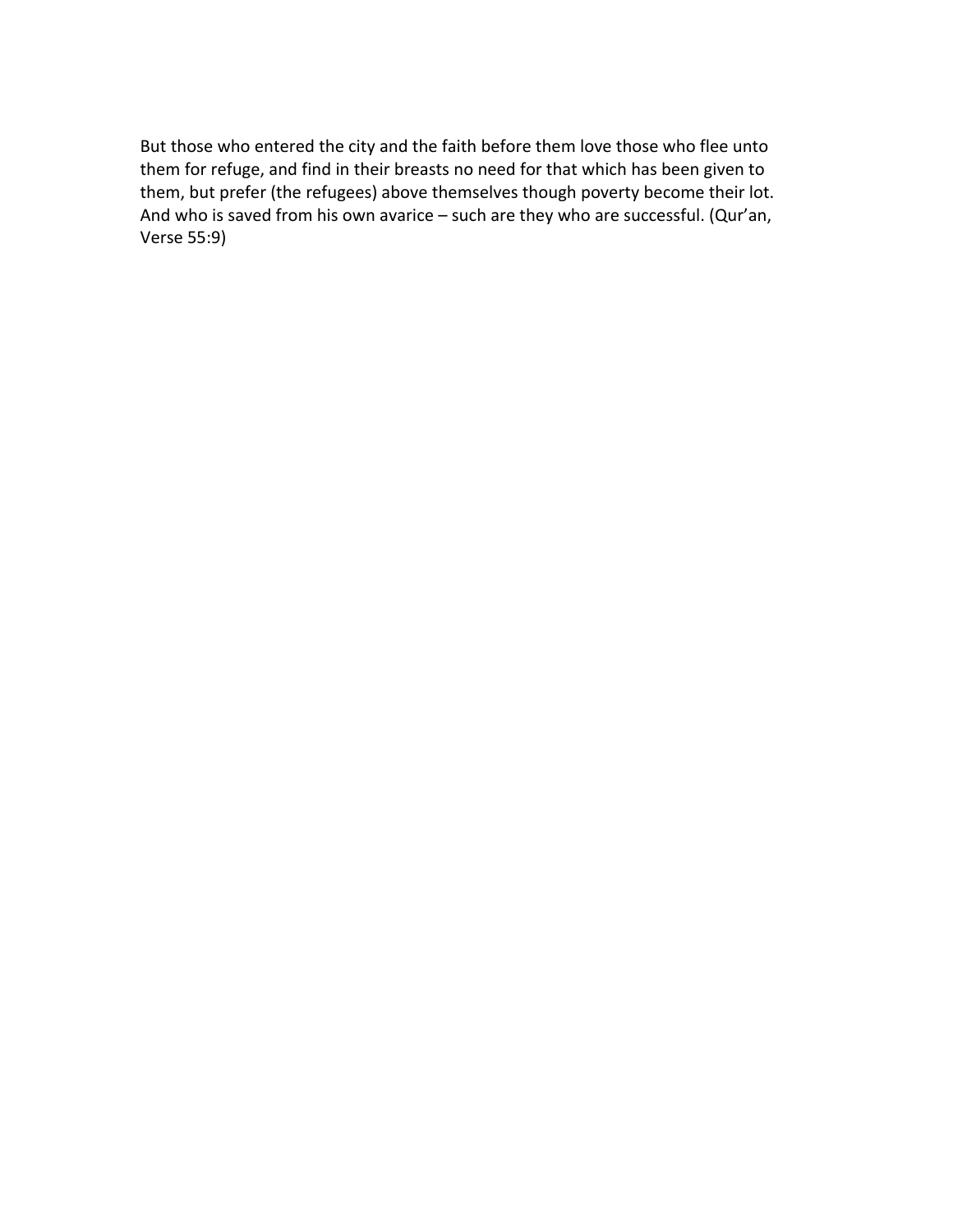#### **II. Juan and Carlotta's Story**

**Juan:** It was hard when I arrived in New York because I didn't speak the language, and I felt alien in a community that had problems with Hispanics. In the apartment where we lived there were nine people in what now I understand is only for one person. It was a studio apartment and at that time we paid \$1200. I slept on a plastic floor in the kitchen with only one blanket. Then I would go out to look for work. Every day it was difficult, but you have the commitment to your mother or your father to come back. You want to pay the money that they lent you, so there isn't time for sadness, so you simply face what is and eat what you don't know.

I worked for people who exploited us because they knew that we didn't have papers. They paid us \$120 a week, 7 days a week, and the only thing that they gave us to eat was rice and a piece of chicken in 12 hours. Those were the three hardest years of my life, because they made us watch fruit and flowers outside of the store and fight off people who would take the fruit and outrun us. If we didn't catch them, then the owners wouldn't pay us for a week. We worked outside in the summer and winter. After that, I went to work washing dishes. They closed the restaurant and I was left without a job.

A cousin recommended me to a pizzeria and from there I began to learn the language by asking. I never had been to school [in the U.S.]. I don't think my English is good but I can ask questions today. It took me a year and a half to pay my cousins what they had lent me to get to New York. So yes, those first three years were difficult.

I began to work very hard and to send some money to my parents so that they could get ahead. Afterwards I continued succeeding in the same way. The same men recommended me to restaurants because they saw my attitude, how I could cook and take charge of kitchens in New York.

I worked in North Carolina for awhile, selling carpets from Israel. These carpets were so, so heavy. They weighed around 120 pounds each and between two people we had to carry them for 10 minutes for the clients to see. We would finish with our fingers all bent, torn up, and bloody. Why? Because our arms would hurt and then we had to lift the carpets again into the trailers. The next day we would go to another event and take the carpets out again and hold them up, and I was living this way for three months.

I also worked in the cotton fields. I didn't know that when cotton is fresh, it is something so ugly, so heavy that in half an hour my fingers hurt and I didn't know why. When I left the fields, blood would begin to run from my fingers, because the cotton bursts your fingertips.

I returned to Mexico because my brother was going to be married. My mother told me to finish high school, since I never finished. At this time I already was 27 years old. In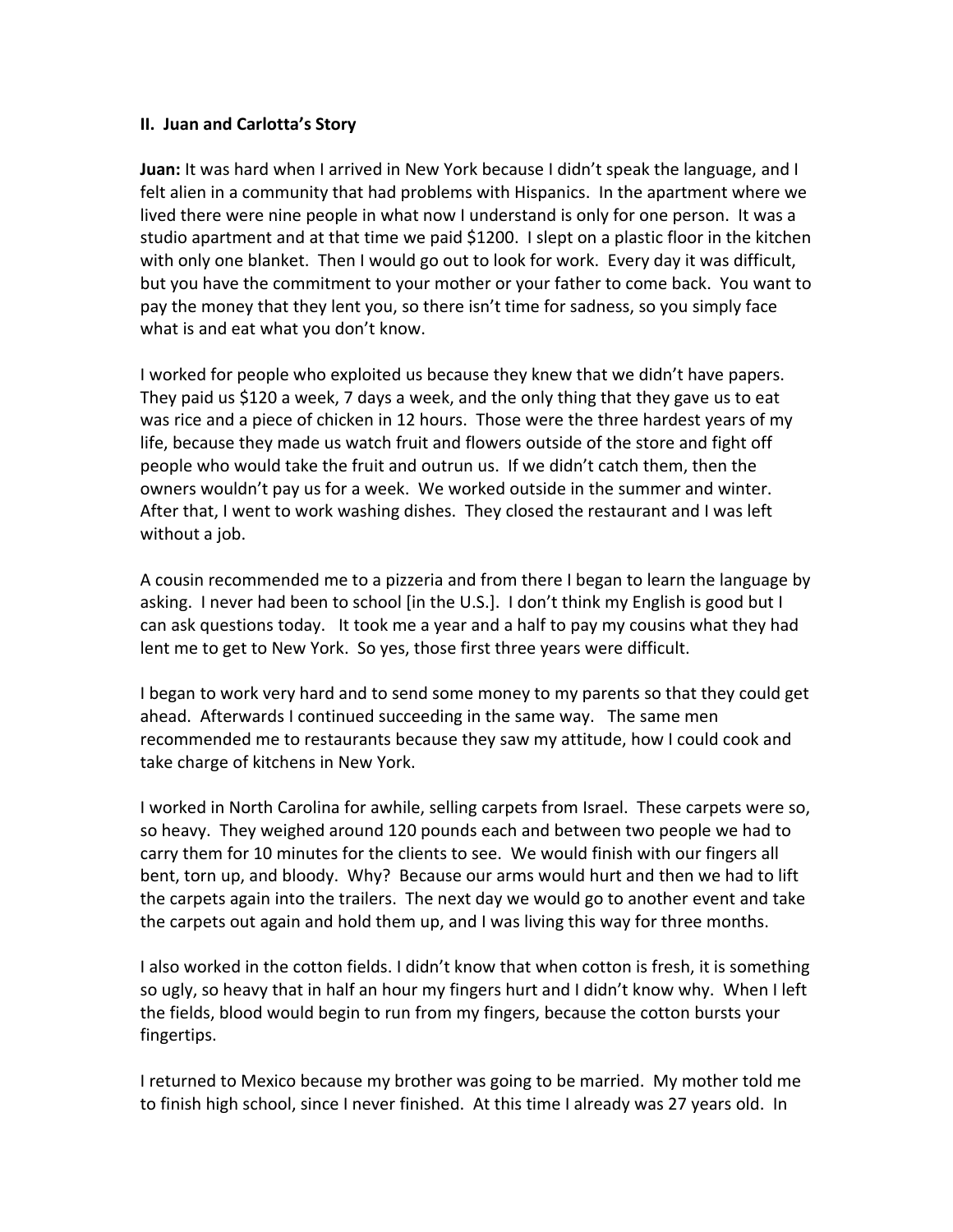that school I met my wife. She was studying in night school. I wasn't worried about the economic situation, but after we got married we began to have difficulties. A marriage is always going to have economic difficulties at the beginning. We didn't have anywhere to live, so we had to look for the resources to be able to get ahead; it was very difficult.

We worked in a nursing home for one year. Working with elderly people is a great blessing because you learn about these people, but it is also a tragedy because you see people who are not well mentally, physically, or emotionally. My wife had to get up at 3 in the morning to calm them, to bathe the little grandmothers who had tumors, who had cancer, who had diabetes, and there were people who would throw their food with their hands and would fight. We had been married for one year and had lost our baby, a baby boy. We decided to keep fighting for our marriage and so I made the decision to come here because we knew her sister was living in Oregon. So this is how I came to live in Oregon.

And after three months, I brought her here with me, even though it was a lot to be indebted for three years, which was very difficult. They charged me \$2500 but I had to go and pay for ticket so that they would bring her to me specifically here in Portland, and then we went to look for a room to live in. I remember that we used our clothing for pillows so that it was easier to sleep because we both slept on the carpet. But all the same, we saw it as tremendous.

Unfortunately here in Oregon there is a lot of racism. You find that people don't like you because you are dark skinned. They treat you like you are stupid because you don't speak English or do things the same way that they are done here. [Speaking to the interviewer] In this case, you are American; you remember the first time that I didn't want to trust you. So in the same way, you run into problems. Thanks be to those with good hearts. For example, the woman who rented to us the first time 13 years ago here in Oregon, she just died last year. She was a woman with a good heart, and even now we try to be like her, to do good things for people who maybe are not from our same community. She gave us a place to live in these apartments; they were stables for horses and she converted them into apartments for her children. She rented us a few small rooms. The rent for 3 years was \$370 a month. Imagine paying \$1200 or \$1000 in rent in New York and here you can rent an apartment for \$370.

It is very hard to live here in Oregon without a car and you have to have a license. My wife passed [the driving test] the first time. We tried to study for the test together. She passed easily and the second time I got a 70%. I remember the first little car that we bought, it cost us \$100, a little red car, and we drove from Woodburn to here to bring it home. In the same way, we made our home from second hand items from stores in Woodburn, from yard sales, and from people that give you things. We had a bed that we had to throw out because it broke. So then we went to get a bed from the trash to be able to sleep.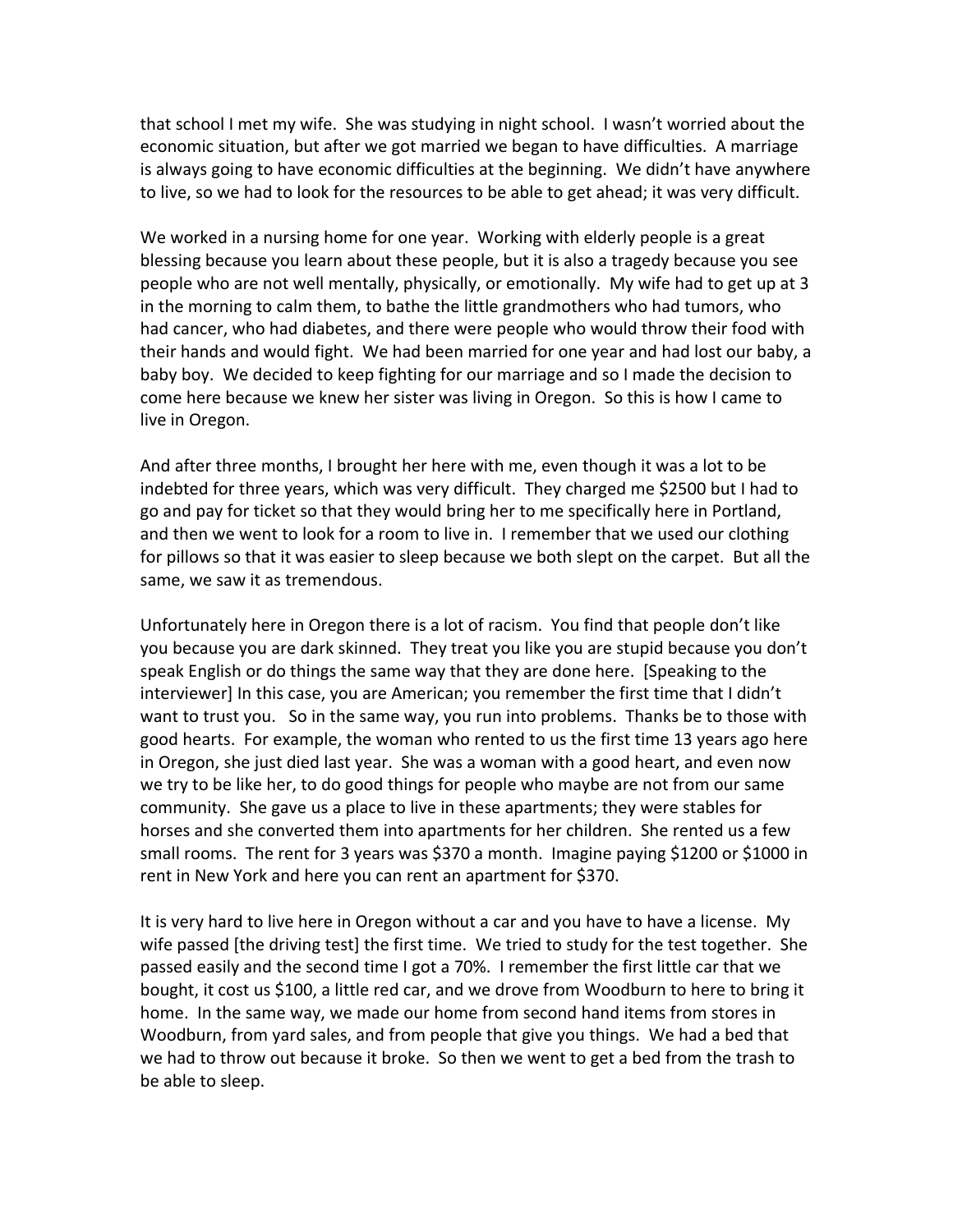I had the good fortune of being able to work in a restaurant again, even though I had to start out washing dishes when I already knew how to cook. I had the opportunity to work at a very good club, and I became the person in charge of the kitchen, and I began to realize that here in this state that I could do many things. I began to pay taxes. My two children were born here. We went to school. [My wife] got her GED. I didn't get mine because I am very stupid! I don't have the abilities/aptitude that she has. But you begin again, like in New York, only here in this place, I was already with her, I already had a support, someone who I could depend on. From there comes, with all the sacrifices, the ability to have something normal like an apartment where you pay your rent, you have the things that in Mexico maybe you don't have. What are basic for an American person are a television and a blender.

In Oregon I was making around \$7 an hour but I already had two jobs. I was washing dishes and working as a prep cook. You have to have two jobs, not only to save but even just to live here because you can't count on the same resources that a citizen has. You don't have medical insurance, you can't have dental insurance. If you get sick or something, you can't go to the doctor and there isn't anyone to tell you where a clinic is. There is the loneliness of not knowing anyone. You have to get ahead, and what you have is not even enough. If you compare this with Mexico, you suffer more, but not in the same way as in Mexico. In Mexico, it is three or four times more costly to have an apartment. You work two jobs but there you work day and night to be able to have the basics. So when we were already here, my wife became pregnant because we wanted to have a child. We found out that the birth was going to cost \$10,000, so someone told us to get on the Oregon Health Plan. This was a great door for us to get out of a big problem. Afterwards we went to a hospital that as all the things that I had never seen. This is how our first son was born.

Our apartment had concrete floors, so it was very cold, not like the rest of the apartments that had wood floors, so I put myself to work covering the floor and the walls with cardboard so that neither the baby nor my wife would be cold. I had to put curtains on the door so that the cold wouldn't come in, because at that time it was a lot of money to turn the heat on. I couldn't get rid of the mold that came out of the walls, which caused my son to have asthma. Since then I have been studying about asthma. The doctors who see him say that it was in the first year that he got sick. We have found what he is allergic to, including dust, carpet, and humidity. When he was seven months old he suffered a very strong convulsion. His temperature rose to almost 105 degrees, his body was boiling. We arrived at the fire station. There was an ambulance there and they sent him to the hospital. I remember that they took off all of his little clothes and put him in water, but my baby had another problem. My baby was born with some marks on his back, a few moles. They arrested me because they said that it was child abuse. How could they think that I would hit my son when they were only birthmarks? I cooked, I cleaned, and I went to the supermarket because she [my wife] couldn't go out. I see that here, people can do it alone. But in Mexico we always have the family there to help us; we are very close to our families. So we came here, and we were alone, and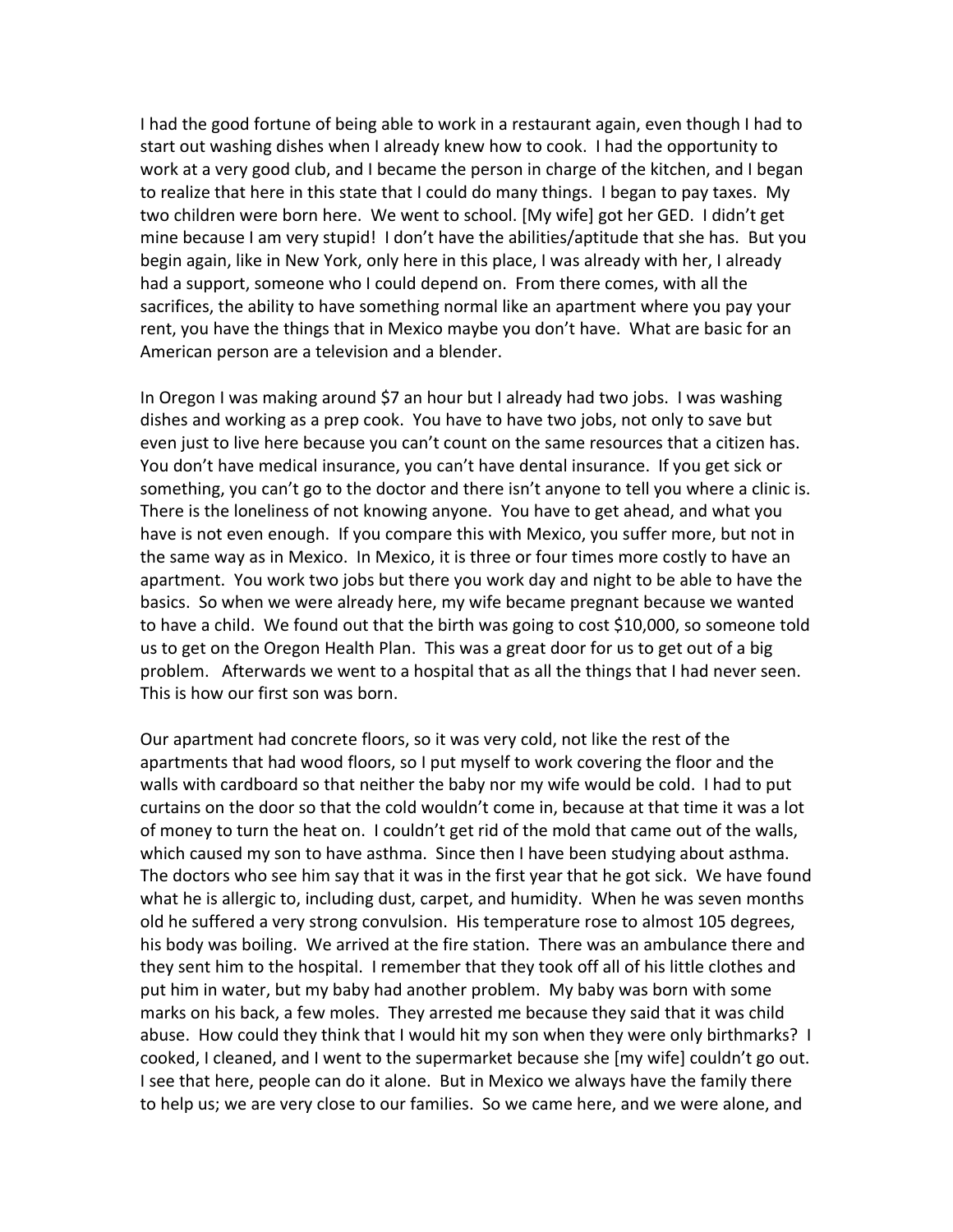we had to do it all alone, without knowing anyone who would say oh, we'll lend you the car, or oh, I'll stay here a little bit with your wife. I mean, there was no one who we could count on. We were in a desert.

Later, our life was very normal - we paid our rent, went to the beach. But a desire to succeed began and we started to go to school. We began to learn that in this country there are many opportunities. We began to be successful and we started to have the American dream and grow in our marriage. We have been succeeding as parents. From there we began to climb more rungs and to say that this is our moment. We started a business and I named it after her because she had worked in a second hand store. But the opportunity arrived where they told us "you could be your own boss," so we were for four years. We had the opportunity to have full time employees, so (my wife) was Señora Carlotta.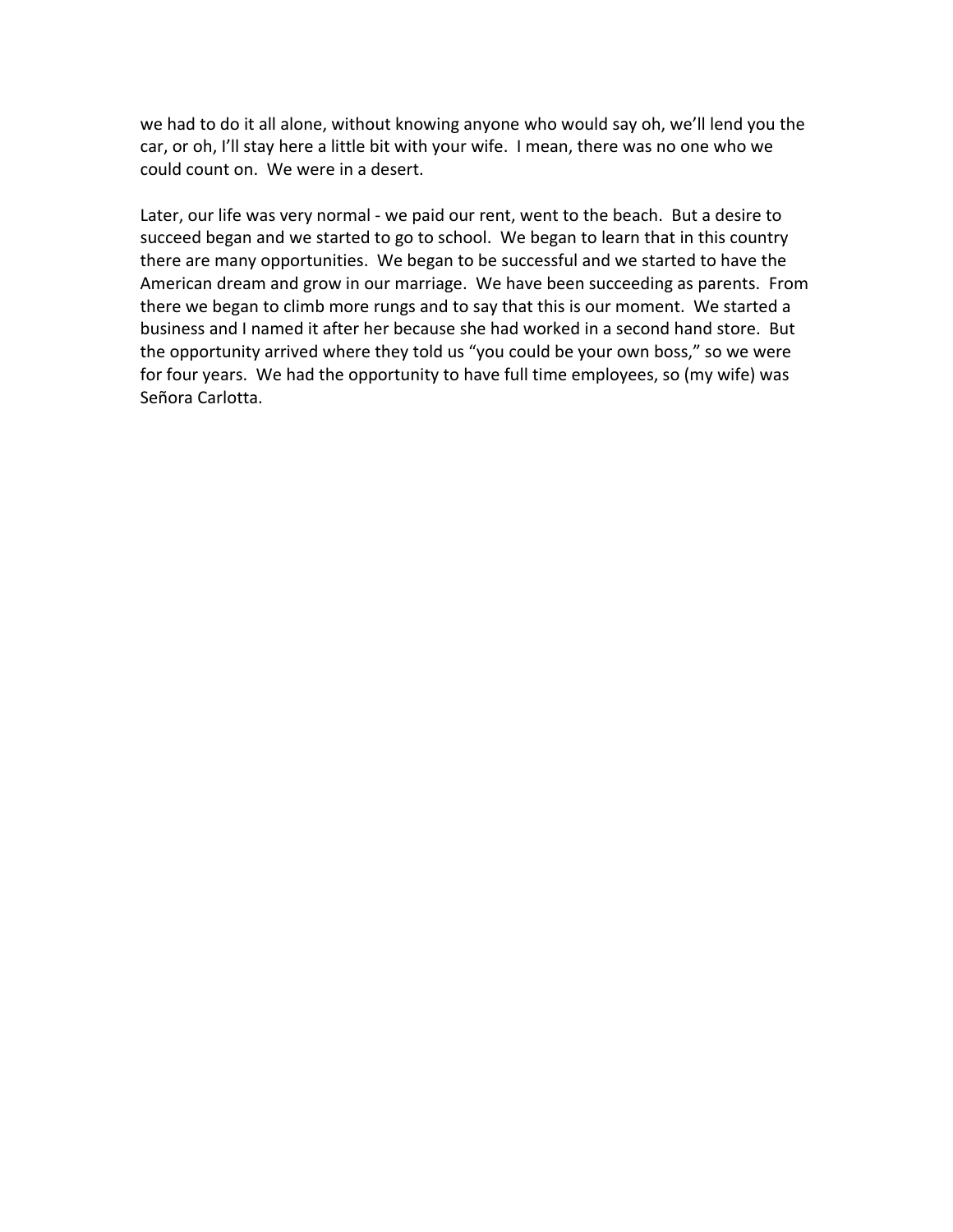## **III. Life in the United States Pop Quiz**

- 1. Immigrants do not pay taxes.
	- A. True
	- B. False

2. Undocumented immigrants make up approximately what percentage of the total U.S. population?

- A. 3.5%
- B. 10%
- C. 25.5%
- 3. Undocumented immigrants are eligible for which of the following benefits?
	- A. TANF (cash support)
	- B. Food Stamps
	- C. Medicaid
	- D. None of the above

4. Of over 9 million refugees worldwide, up to what percent may settle in the U.S. each year?

- A. Less than 1%
- B. 25%
- C. 75%

5. Immigrants currently constitute a bigger proportion of the total U.S. population than ever before in history.

- A. True
- B. False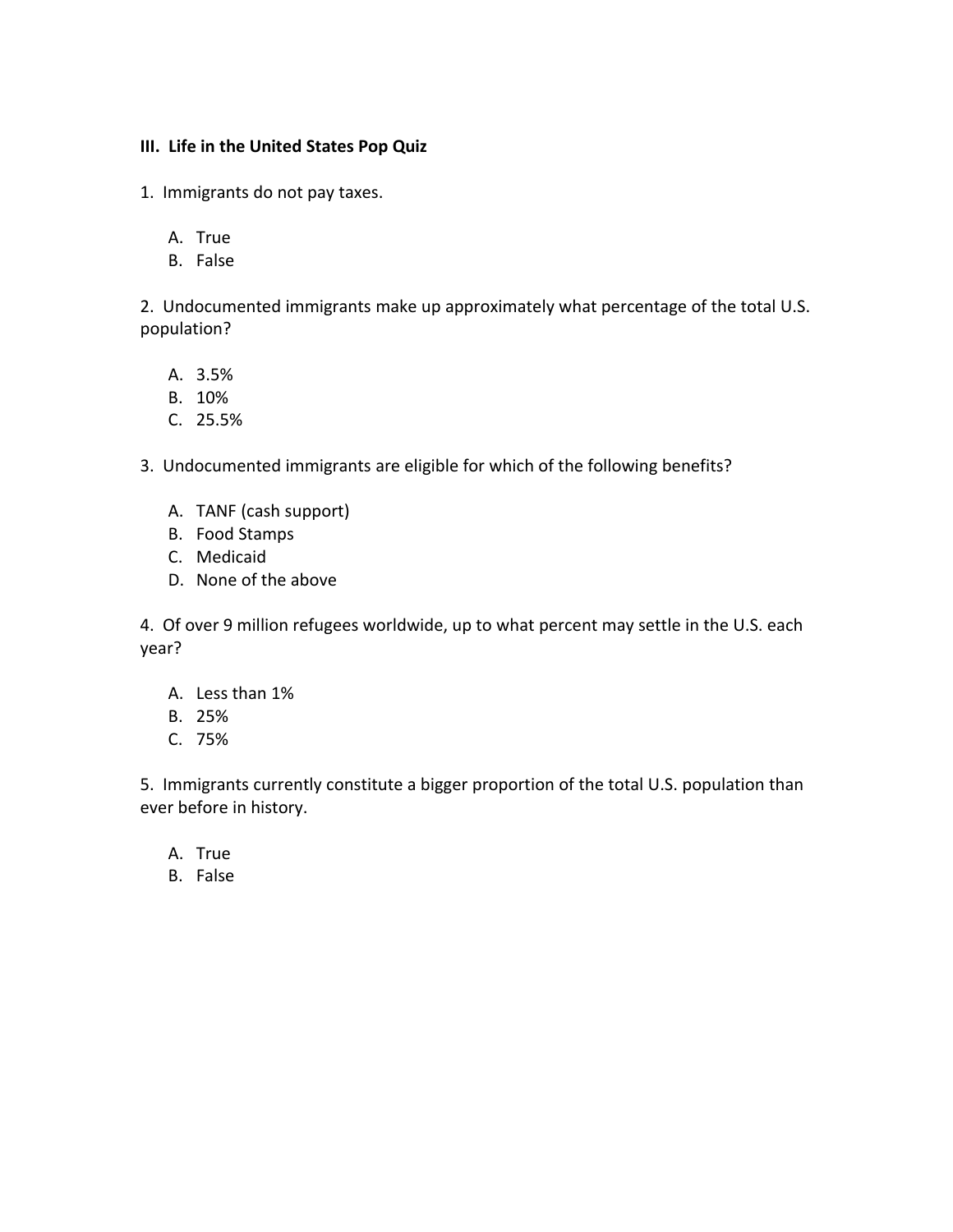#### **Answers:**

- 1. **B** False. Immigrants are required to pay taxes, just like everybody else. They pay real estate tax, sales tax, and income taxes. A study in 2005 found that undocumented immigrants pay \$6-7 billion in Social Security taxes alone, which they will never be able to claim.
- 2. **A** Recent estimates show the total population of undocumented persons in the U.S. is between 10-12 million people. This amounts to 3.4% to 3.7% of the total U.S. population.
- 3. **D** In 1996, a federal law was passed that heavily restricted legal and illegal immigrants from utilizing public assistance programs. Undocumented immigrants are excluded from all federal public welfare programs. The only assistance they may receive is medical attention in the case of a health- or lifethreatening condition.
- 4. **A** The UNHCR estimated that by the end of 2004, there were 9.2 million refugees worldwide. The U.S. accepts up to 70,000 refugees each year. In 2004, the U.S accepted approximately 53,000 refugees.
- 5. **B** False. In fact, the current percentage of the U.S. population that is foreign born (now at 12%) is still lower than it was throughout the peak immigration years of 1870-1920 (when it was 15%).

*Information provided by the Advocates for Human Rights, [www.discoverhumanrights.org.](http://www.discoverhumanrights.org/)*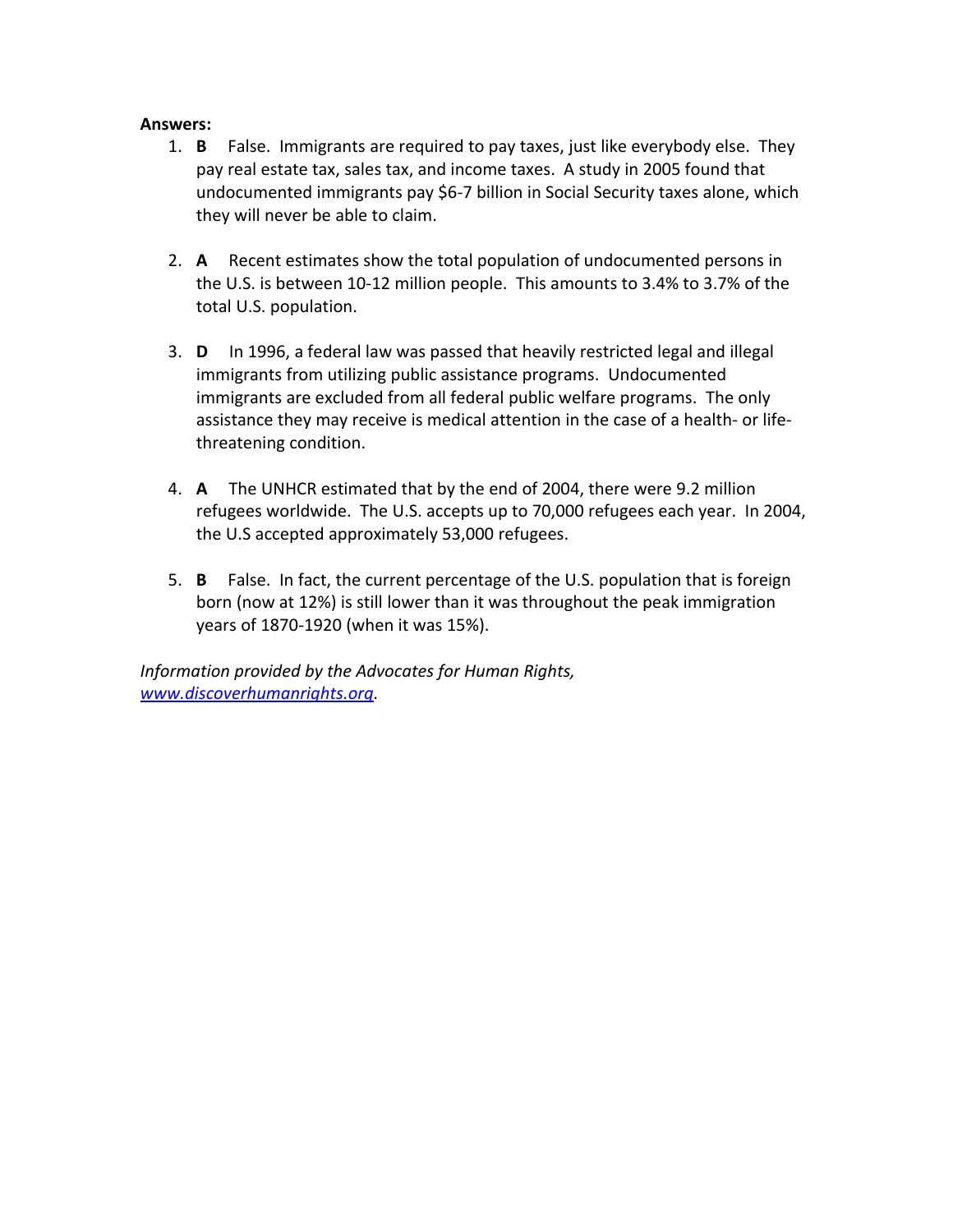# **IV. Going in Depth**

View VOZ Worker's Rights Education Project documentary on day laborers. Contact the Interfaith Movement for Immigrant Justice for a copy.

**-------------------------------------------------------------------------------------**

#### **V. Activity: Vignettes and Discussion**

Excerpts from The Tortilla Curtain by T. Coraghessan Boyle

*Instructions*: Break into five small groups and hand out one excerpt to each group. Ask them to read the excerpt aloud and discuss the following questions. After the discussion, bring the groups back together and have each group report back on their discussion.

#### Group 1

Candido and America had crossed the border from Mexico and were living in the arroyo canyon outside of Los Angeles. America is pregnant. Candido leaves the canyon each day to find work at the day labor camp. As he was returning from work one day he was hit by a car crossing the freeway. Although the man wanted to help him he waved him off afraid he would draw attention which would surely get him deported. The following are excerpts of this young couple as they try to survive.

"America walked nearly eight miles already, down out of the canyon to the highway along the ocean where she could catch the bus to Venice for a sewing job that never materialized, and then back again and she was like death on two feet. Two dollars and twenty cents down the drain and nothing to show for it."

"She had to walk back up the canyon in the bleak light of the declining day while the cars swished by her in a lethal hissing chain, and in every pair of eyes that screamed, *Get out, get out of here and go back where you belong!"*

Discussion Questions:

- What specific challenges do you think undocumented immigrants face when trying to find work?
- How would you feel if you were in America's place?
- How does your faith tradition inform how you think about immigration and immigrants?

================

#### Group 2

Candido and America had crossed the border from Mexico and were living in the arroyo canyon outside of Los Angeles. America is pregnant. Candido leaves the canyon each day to find work at the day labor camp. As he was returning from work one day he was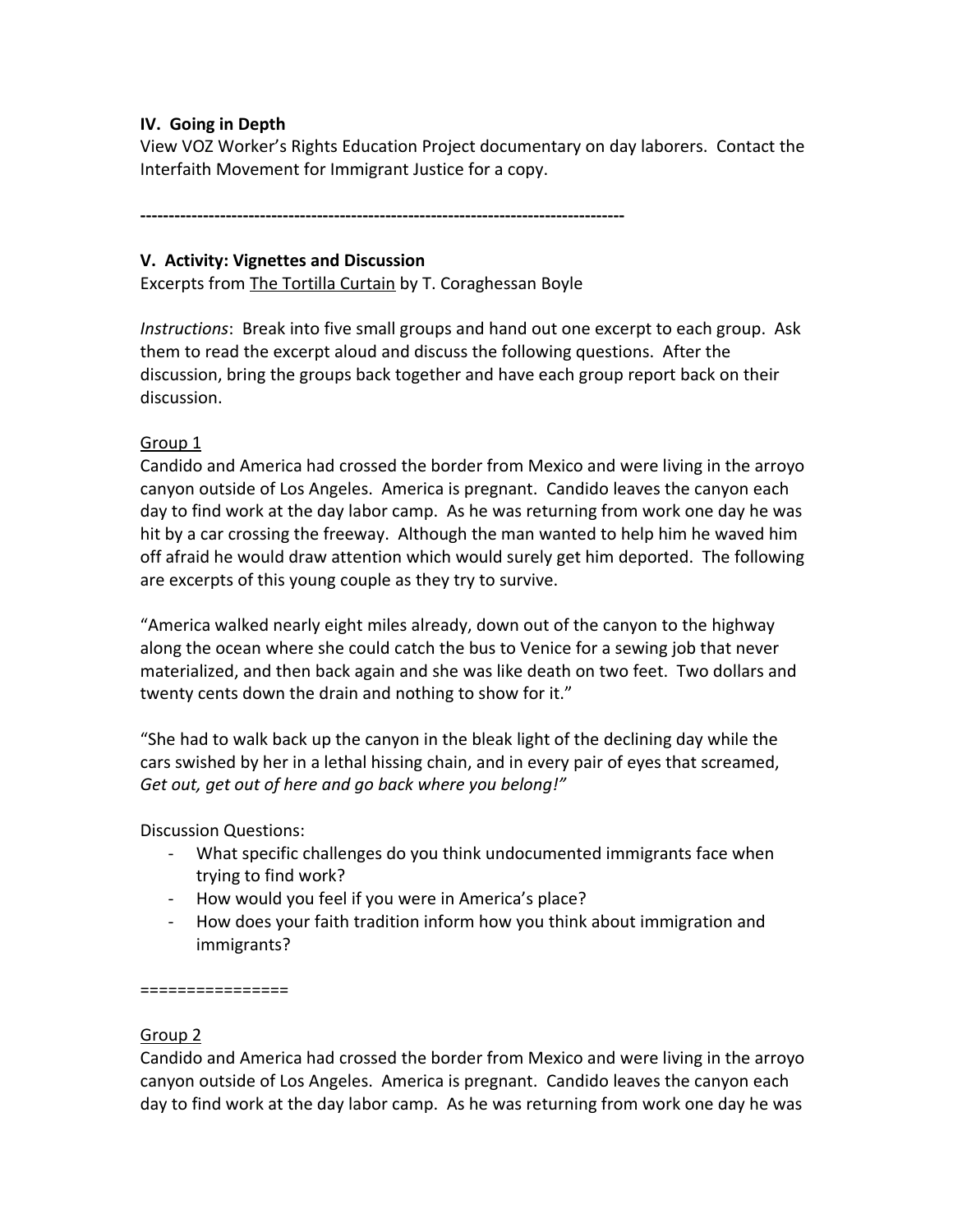hit by a car crossing the freeway. Although the man wanted to help him he waved him off afraid he would draw attention which would surely get him deported. The following are excerpts of this young couple as they try to survive.

America discovers Candido: "At first, the thing in the path wasn't anything to concern her—a shape, a concert of shades, light and dark—and then it was a rock, a pile of laundry, and finally, a man, her man, sleeping there in the dirt.....then she bent and touched him and she knew that she was in the worst trouble of her life."

Discussion Questions:

- If you were America, what would you do? How would you feel?
- Many immigrants live in the shadows in the U.S. How do you think this affects their lives?
- How does your faith tradition inform how you think about immigration and immigrants?

================

# Group 3

Candido and America had crossed the border from Mexico and were living in the arroyo canyon outside of Los Angeles. America is pregnant. Candido leaves the canyon each day to find work at the day labor camp. As he was returning from work one day he was hit by a car crossing the freeway. Although the man wanted to help him he waved him off afraid he would draw attention which would surely get him deported. The following are excerpts of this young couple as they try to survive.

America trying to get work: "After sitting in the corner all day yesterday, afraid to talk to anyone she'd screwed up her courage this morning and gone straight to the man in charge and told him her name and asked for work...of all the mob she was the only woman. She waited, she was frightened. What if she didn't get work—not today, not ever? What would they eat? What would their baby do for clothes, shelter, nourishment? And the place—wasn't it the perfect spot for La Migra to come in their puke-green trucks and tan shirts and demand documents."

Discussion Questions:

- What specific challenges do you think undocumented immigrants face when trying to find work?
- How would you feel if you were in America's place?
- How does your faith tradition inform how you think about immigration and immigrants?

===============

Group 4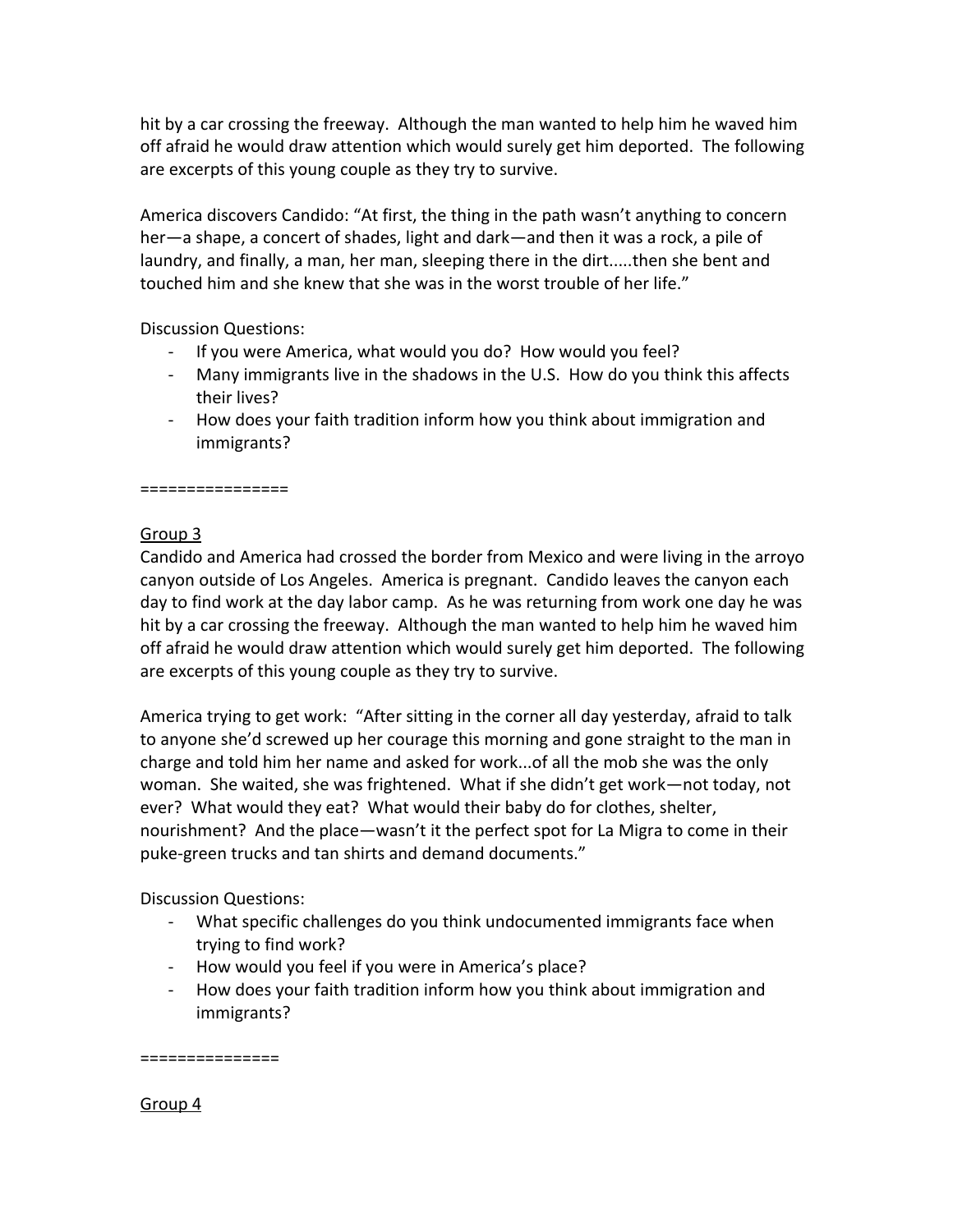Candido and America had crossed the border from Mexico and were living in the arroyo canyon outside of Los Angeles. America is pregnant. Candido leaves the canyon each day to find work at the day labor camp. As he was returning from work one day he was hit by a car crossing the freeway. Although the man wanted to help him he waved him off afraid he would draw attention which would surely get him deported. The following are excerpts of this young couple as they try to survive.

After their camp had been robbed and Candido beaten: "Candido waited a long while before emerging. They'd been gone half an hour at least, their shrieks and obscenities riding on up the walls of the canyon till finally they blended with the distant hum of the traffic and faded away. His stomach heaved on him again, and he had to crouch down with the pain of it, but the spasm passed. After a moment he got up and waded in to the stream to try to recover his things, and it was then that he noticed their parting gift, a message emblazoned on the rocks in paint that dripped like blood. The letters were crude and the words in English, but there was no mistaking the meaning: BEANERS DIE."

Discussion Questions:

- Where do you think anti-immigrant sentiment comes from?
- How would you feel if you were Candido?
- How does your faith tradition inform how you think about immigration and immigrants?

#### ===============

#### Group 5

Candido and America had crossed the border from Mexico and were living in the arroyo canyon outside of Los Angeles. America is pregnant. Candido leaves the canyon each day to find work at the day labor camp. As he was returning from work one day he was hit by a car crossing the freeway. Although the man wanted to help him he waved him off afraid he would draw attention which would surely get him deported. The following are excerpts of this young couple as they try to survive.

America after being violated by two men: "And so she waited there in her little nook in the woods like some princess in a fairy story, protected by a moat and the sharp twisted talons of a wrecked car, only this princess had been violated and her pee burned and she jumped at every sound....A week passed, then another. It got hot. Her pee burned and then gradually the pain faded and she began to forget what had happened to her here in the paradise of the North, began to forget for whole minutes at a time."

Discussion Questions:

- What specific challenges do you think undocumented women face in the U.S. or on the journey to the U.S.?
- What other ways to do you think immigrants are exploited or abused?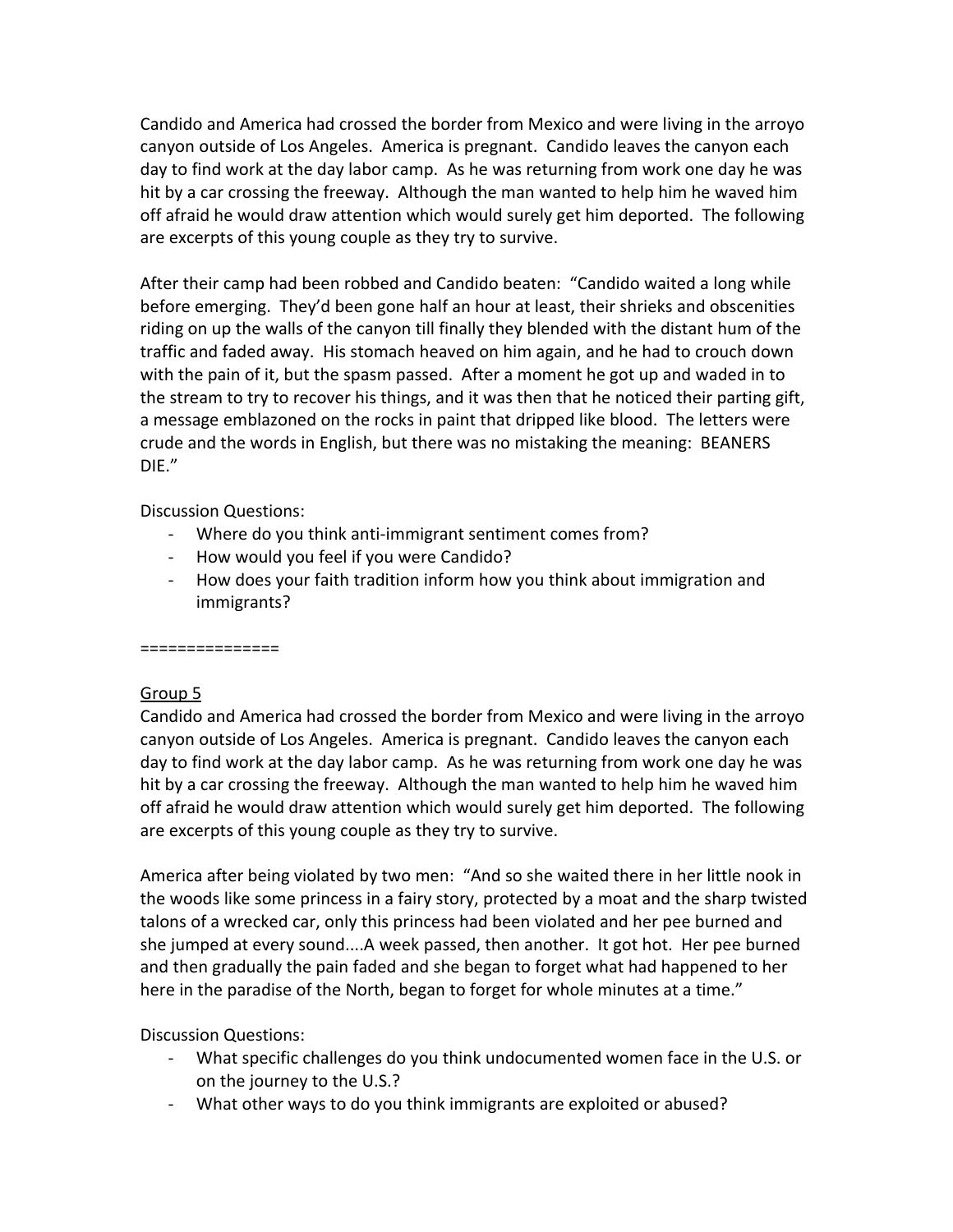- How does your faith tradition inform how you think about immigration and immigrants?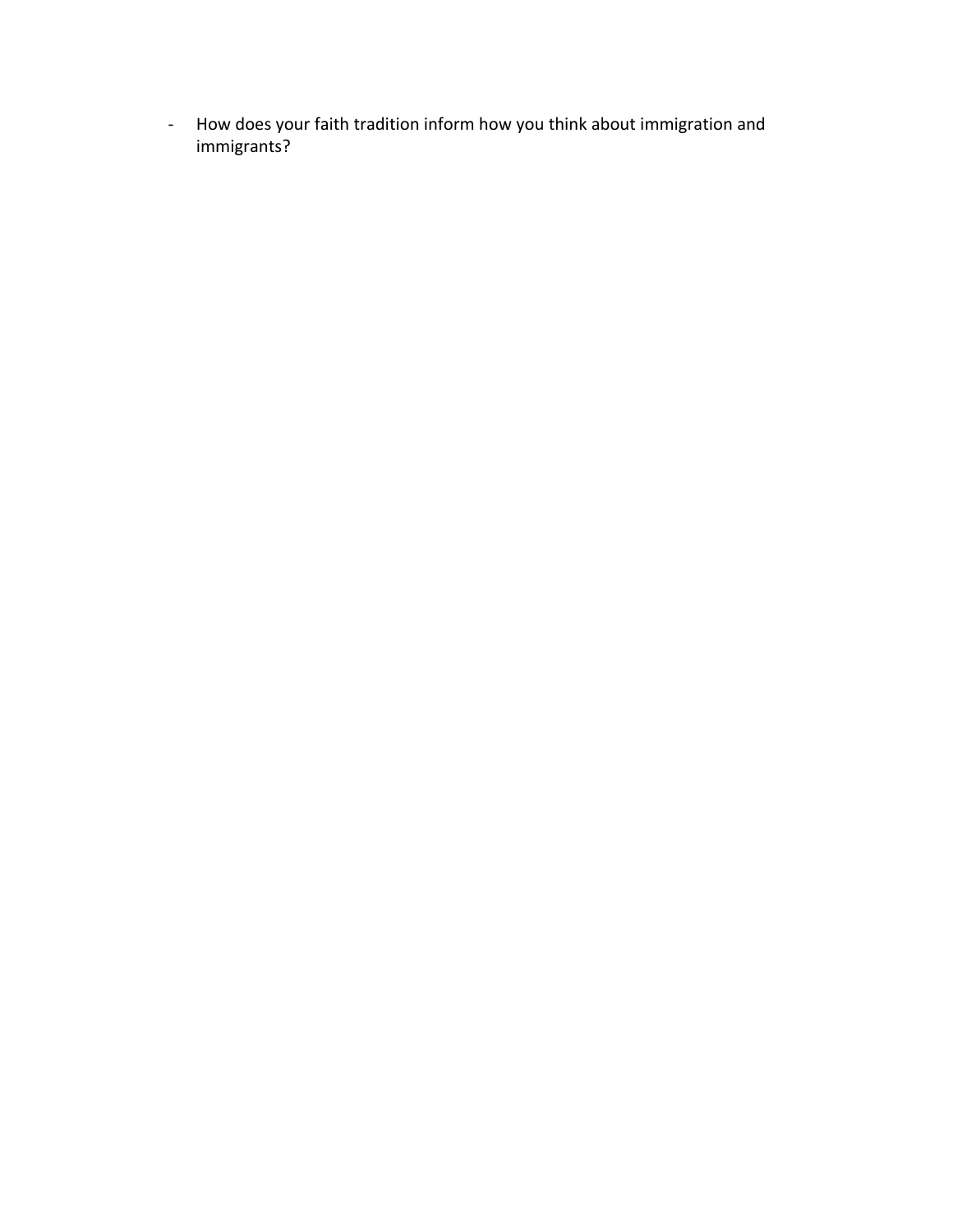# **VI. What You Can Do**

- 1. Hire a day laborer from the Martin Luther King Worker Center [\(www.portlandvoz.org\)](http://www.portlandvoz.org/)
- 2. Host a tamale making class by the Committee of Solidarity and Mutual Support (503.230.9427)
- 3. Participate in the Interfaith Movement for Immigrant Justice's "Love Has No Borders" Campaign [\(www.oregonsanctuary.org\)](http://www.oregonsanctuary.org/)

**-------------------------------------------------------------------------------------**

# **VII. Background Information**

"What are human rights violations?"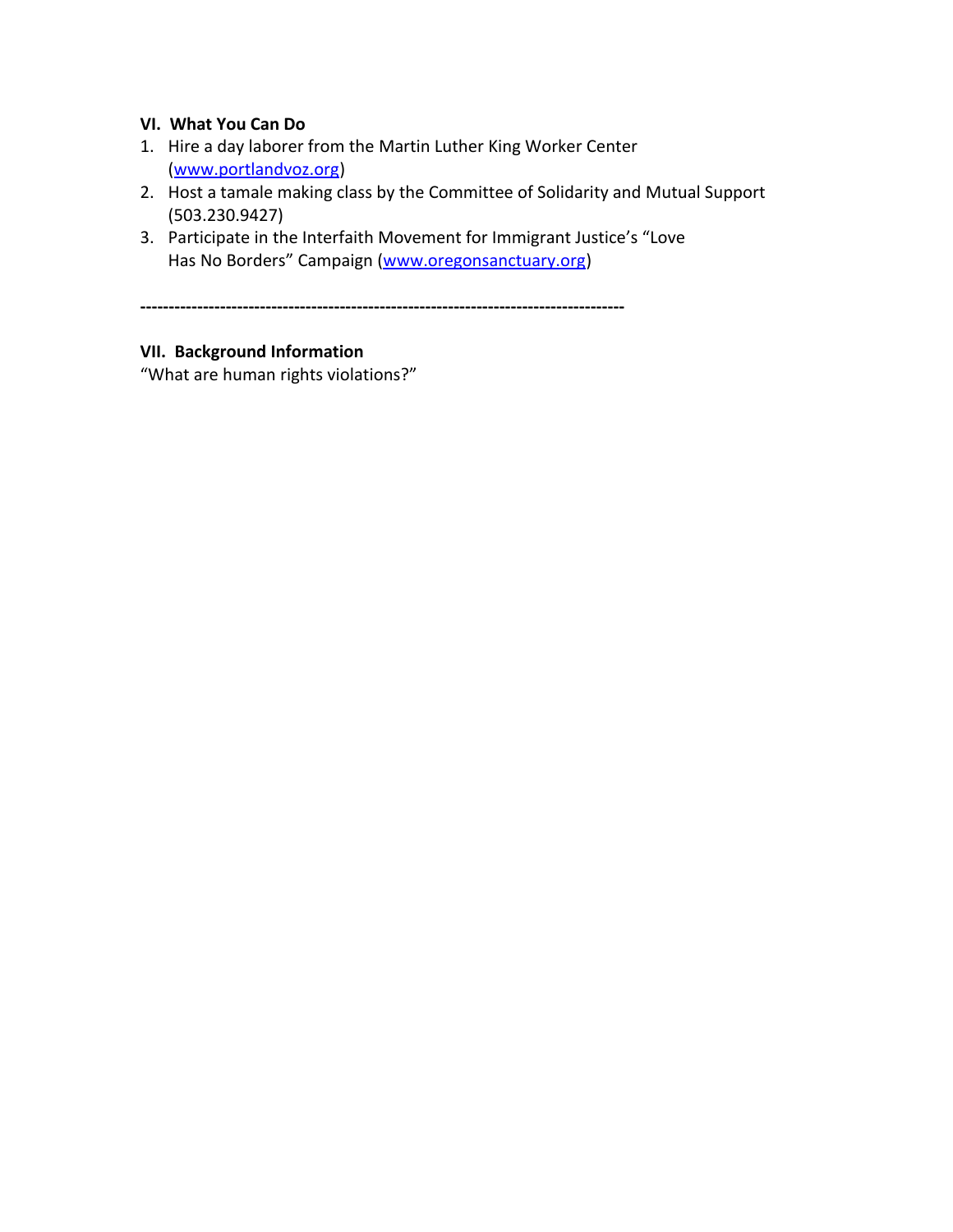# **Session Four: The Knock at the Door**

#### **I. Opening Reflections**

The Day the Bad Thing Happened

*You're back! Where have you been?* I missed you Sponge Bob Mom said I couldn't take you with me To our new house And I was sad. *I missed you, too.* When I left you at the apartment Were you scared? *A little bit, were you scared with out me?* Yeah, uh huh. *Were you afraid About how you were going To solve problems?* Yeah, I was scared as a starfish at low tide. *I remember how I helped you Solve problems with your friends.* I sure missed you in our new place. *I missed you, too. I thought I was going to lose You forever.*

- by Alejandro, student from Clarendon Elementary School after the ICE raid in June 2007

**Deportee** (Words by Woody Guthrie, Music by Marty Hoffman)

The crops are all in and the peaches are rotting The oranges are packed in their creoste dumps They're flying them back to the Mexican border to Spend all their money to wade back again

CHORUS: Goodbye to my Juan, goodbye Rosalita Adios mis amigos, Jesus y Maria You won't have a name when you ride the big Airplane and all they will call you will Be…Deportee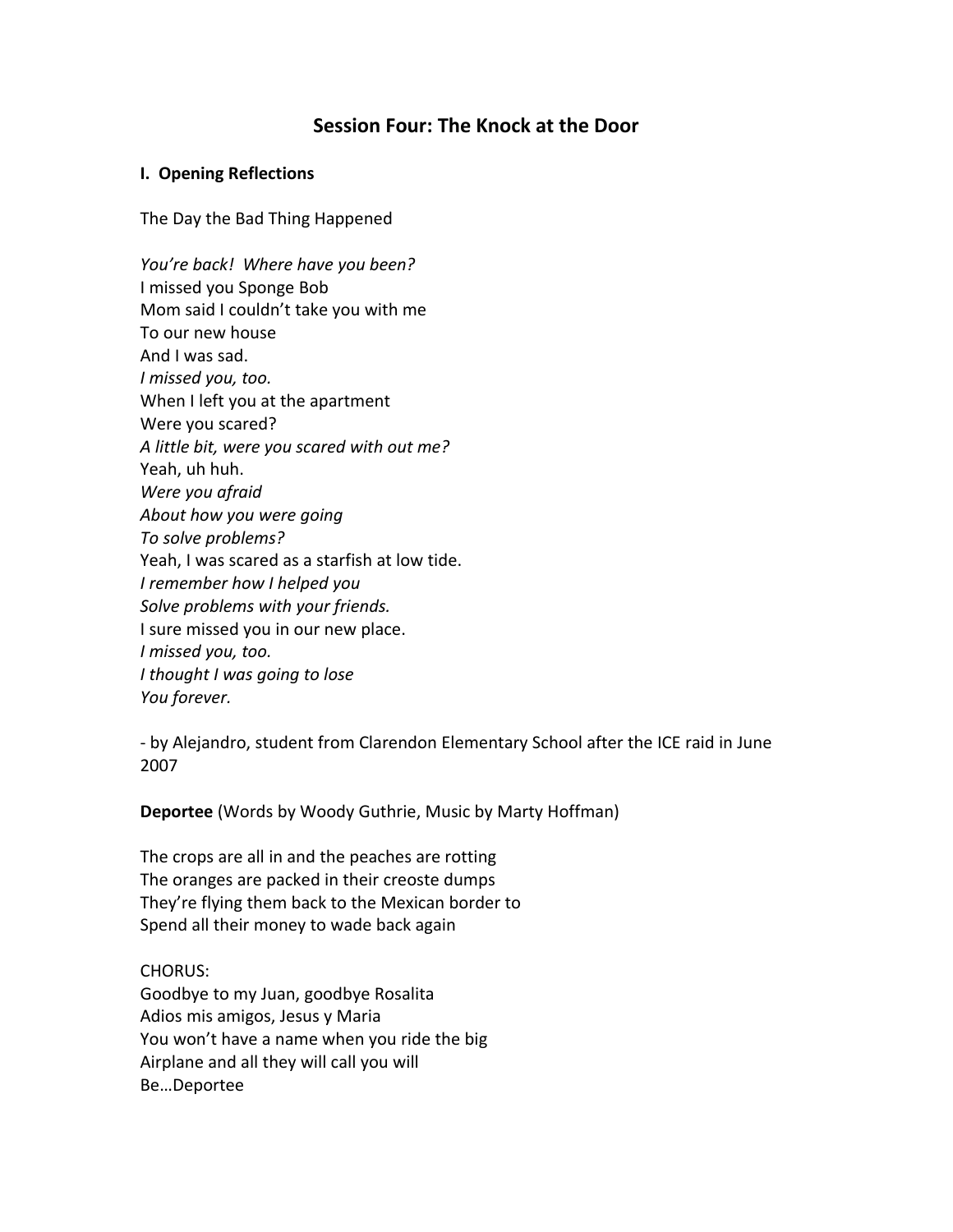Some of us are illegal and others not wanted Our work contracts out and we've got to move on Six hundred miles to the Mexican border they chase us Like outlaws, like rustlers, like thieves

Goodbye to my Juan, goodbye Rosalita Adios mis amigos, Jesus y Maria You won't have a name when you ride the big Airplane and all they will call you will Be…Deportee

(Instrumental Bridge)

The sky plane caught fire over Los Gatos canyon A fireball of lightning that shook all the hills Who are all these friends who are scattered like Dry leaves the radio said they were Just…Deportees

Goodbye to my Juan, goodbye Rosalita Adios mis amigos, Jesus y Maria You won't have a name when you ride the big Airplane and all they will call you will Be…Deportee

Goodbye to my Juan, goodbye Rosalita Adios mis amigos, Jesus y Maria You won't have a name when you ride the big Airplane and all they will call you will Be…Deportee

========

For I was hungry, and you gave Me something to eat; I was thirsty, and you gave Me something to drink; I was a stranger, and you invited Me in; naked, and you clothed Me; I was sick, and you visited Me; I was in prison, and you came to Me.'

Then the righteous will answer Him, 'Lord, when did we see You hungry, and feed You, or thirsty, and give You something to drink? And when did we see You a stranger, and invite You in, or naked, and clothe You? When did we see You sick, or in prison, and come to You?'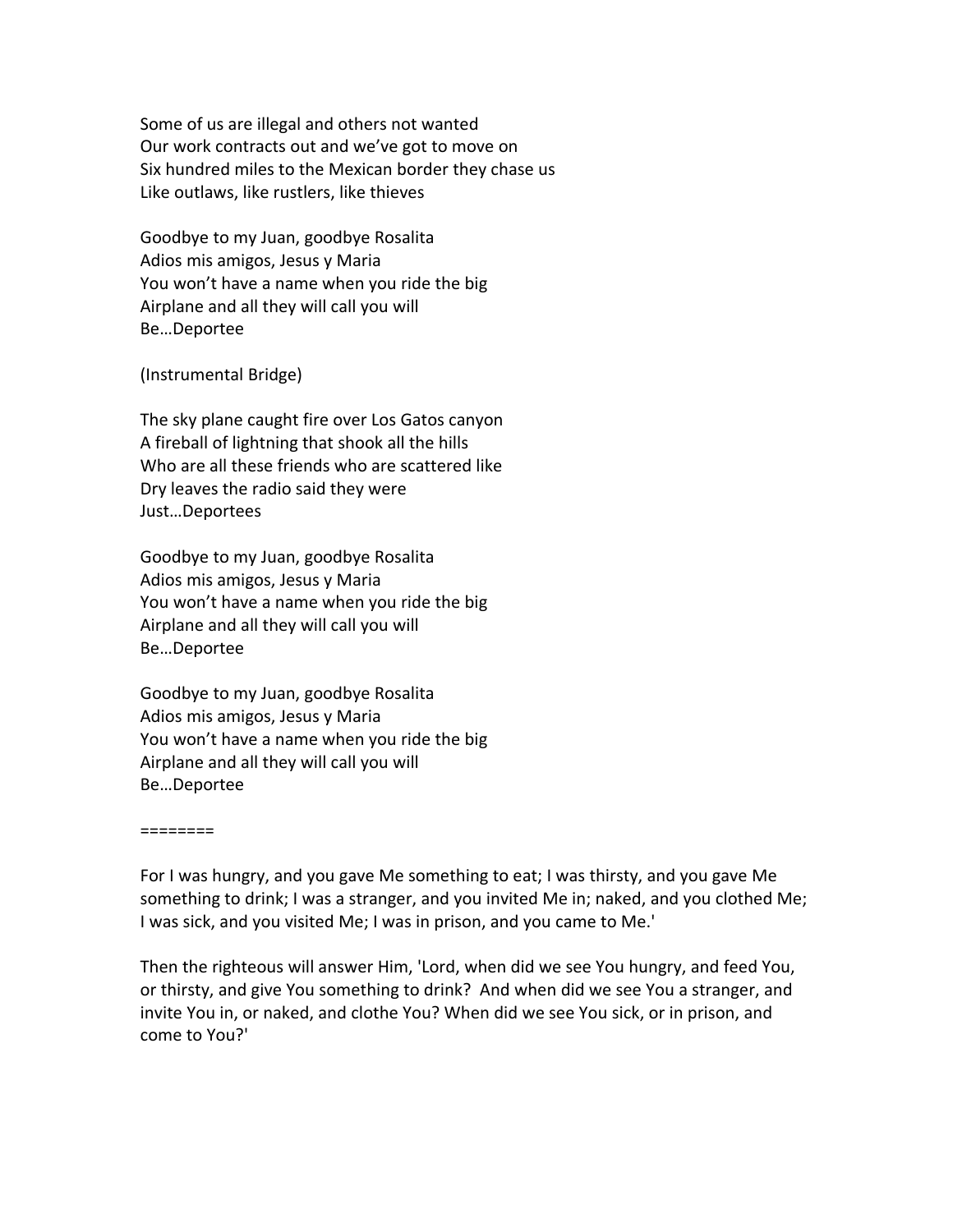The King will answer and say to them, 'Truly I say to you, to the extent that you did it to one of these brothers of Mine, even the least of them, you did it to Me.' (Matthew 25:35-40)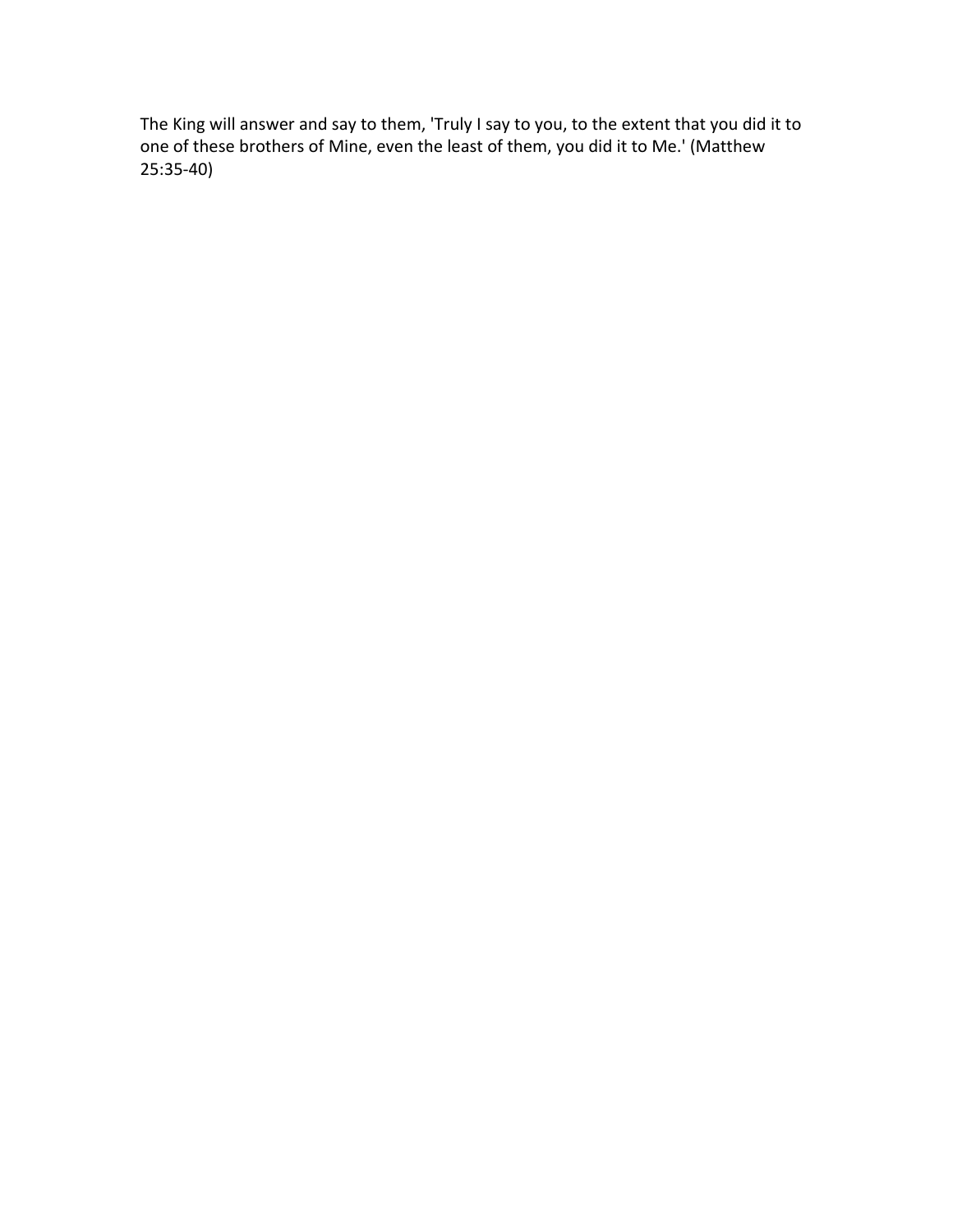# **II. Juan and Carlotta's Story**

This portion of their story is in progress. Contact the Interfaith Movement for Immigrant Justice for updates.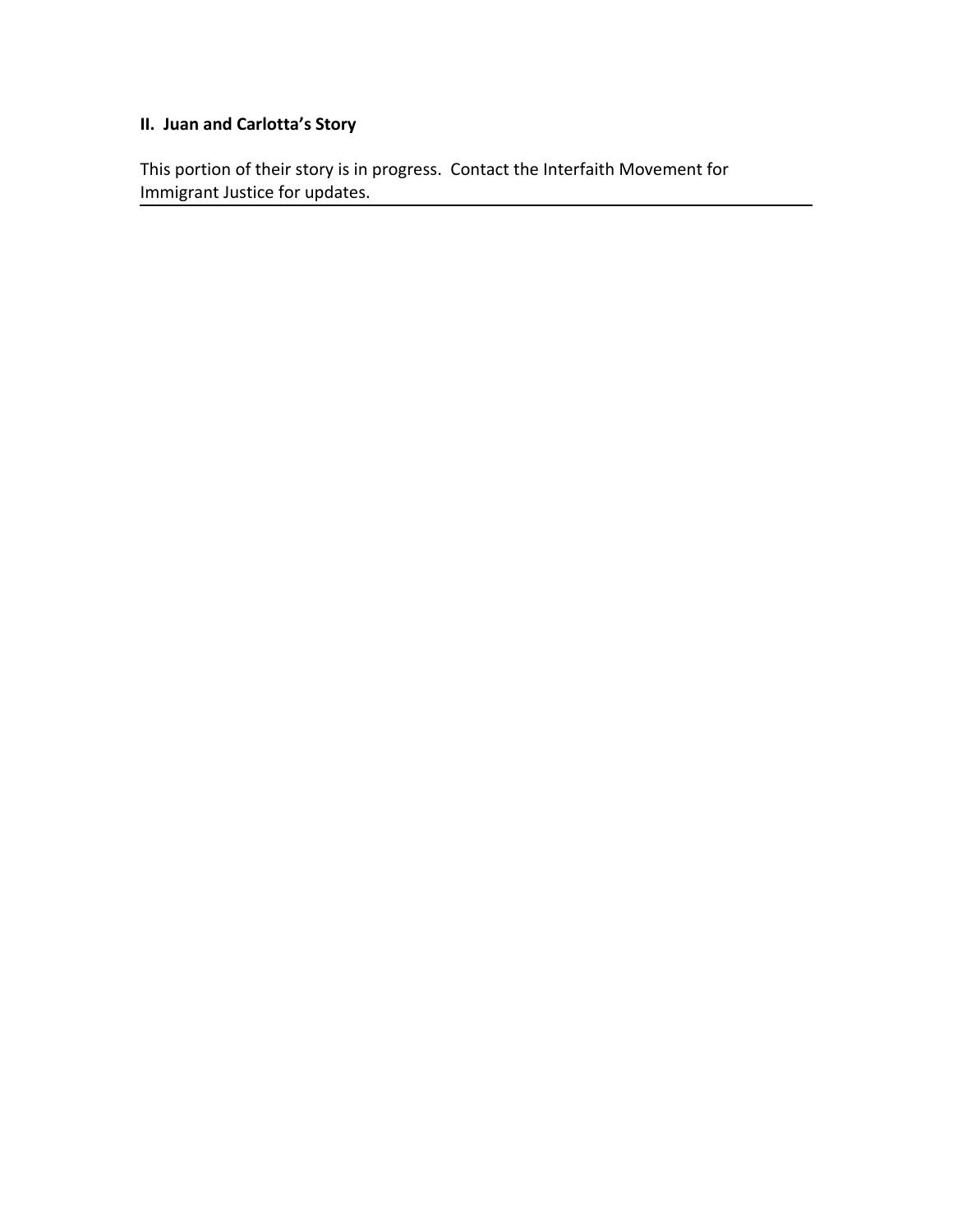#### **III. Knock at the Door Pop Quiz**

1. True or False: The United States Constitution guarantees certain rights for citizens of the United States, but not migrants or undocumented workers.

A. True

B. False

2. True or False: Legal migrants have a right to reunification with spouses and children in an expeditious manner.

- A. True
- B. False

3. Deportation rates of undocumented immigrants increased by what percentage from 2000 to 2006?

- A. 20%
- B. 200%
- C. 50%
- D. 750%

4. In 1994, there were 7,500 beds in immigration detention facilities in the U.S. How many were there in 2006?

- A. 26,500
- B. 22,500
- C. 15,000
- D. 12,500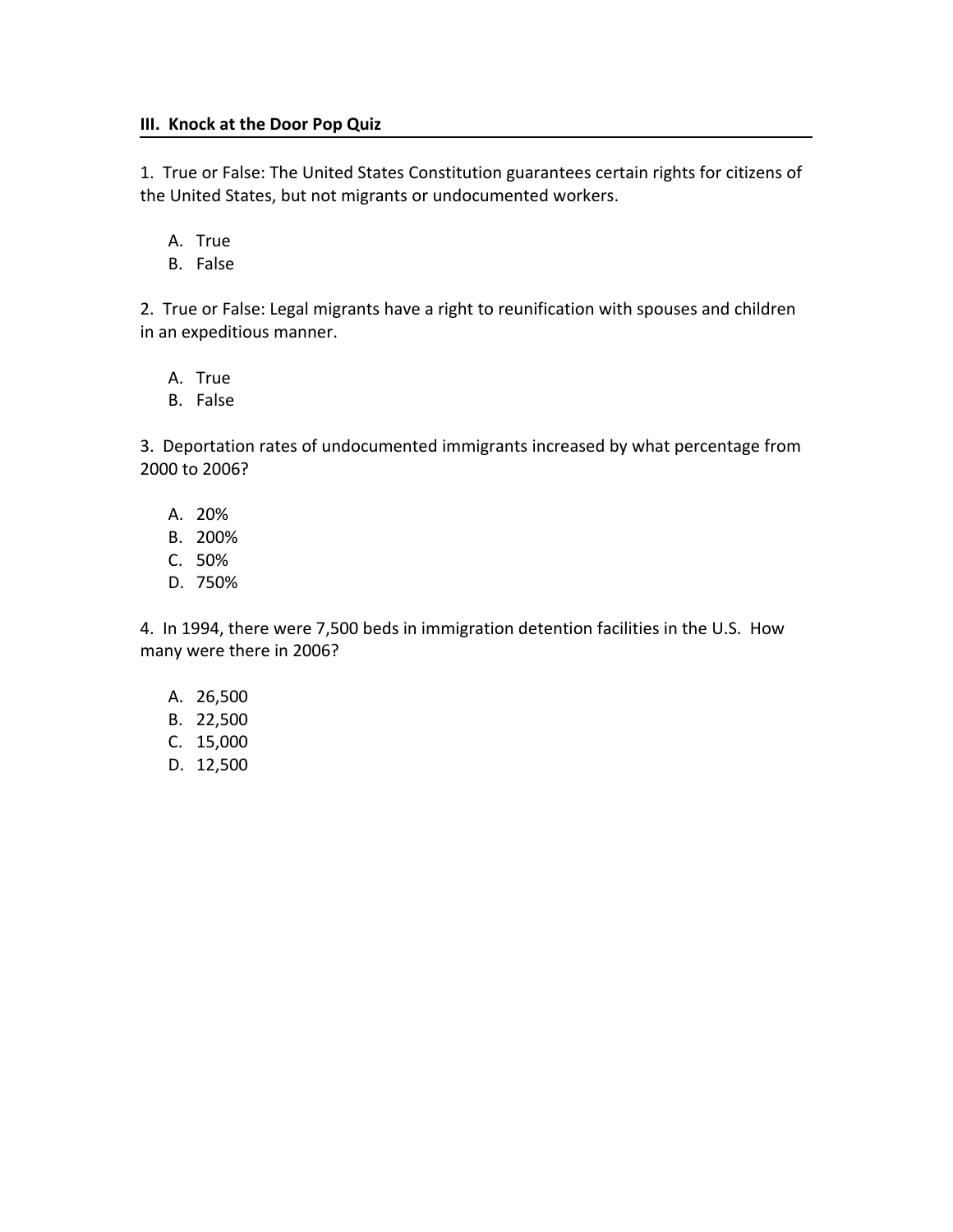# **Answers**:

1. **B** False. The United States Constitution guarantees certain rights for all people in the U.S. whether citizens or migrants, documented or undocumented. These rights include equal protection under the law, the right to due process, and the right to fair criminal proceedings.

2. **A** True. The right to maintain unity of family is one of the most fundamental human rights. Although the U.S. recognizes this by granting special preference in attaining visas to family members of immigrants, the methods for reuniting families are still inefficient. A strict quota system combined with understaffing and a slow adjudication process has lead to a backlog of millions of visa applications. The wait for reunification can be decades.

3. **D** Deportation raids, carried out by the Bureau of Immigration and Customs Enforcement (ICE), have ushered in increased racial profiling and separation of families. In the first six months of 2007, the Department of Homeland Security and ICE detained and deported over 20,000 immigrants.

4. **A** The majority of the ICE detention facilities are privately operated centers and are barely distinguishable from prisons. From 2004-2007, at least 62 people died in immigration detention centers.

*Information provided by the Advocates for Human Rights, [www.discoverhumanrights.org.](http://www.discoverhumanrights.org/)*